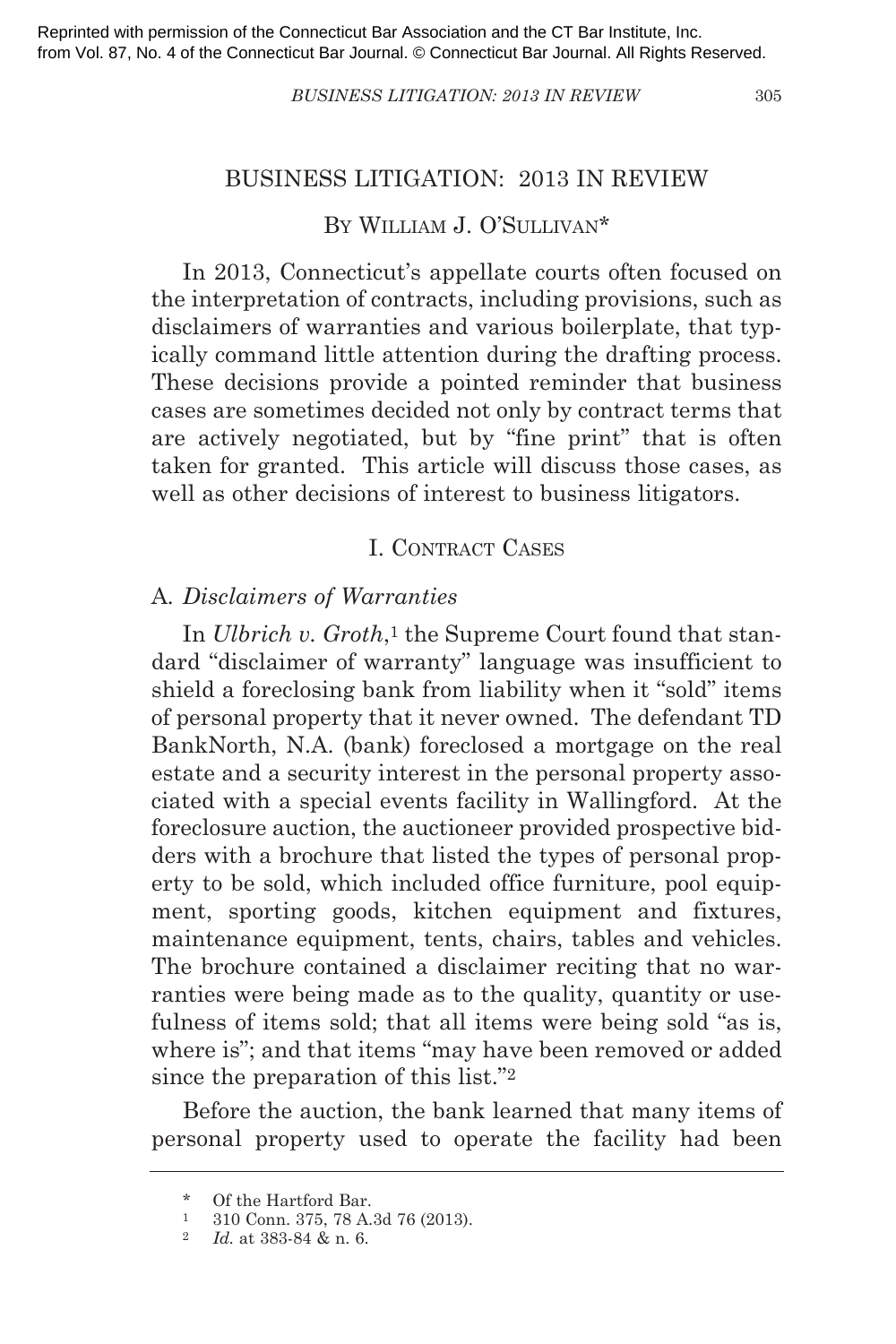leased, not purchased, by the debtors, and therefore may not be subject to the bank's security interest. However, this was not disclosed to prospective bidders.3

The high bidder, who tendered a bid in the amount of \$1.65 million, received two bills of sale for the personal property, each of which recited that the bank was conveying to him "all of the [bank's] right, title and interest, as such [bank] has or may have in and to the personal property described on [e]xhibit 'A' attached hereto…"4 The bills of sale also recited that "secured party makes no warranties or representations of any kind whatsoever, express or implied, with respect to the collateral. The assets are sold 'as is' and 'where is' and the secured party specifically disclaims any warranties of merchantability or fitness for any purpose whatsoever."5

The high bidder subsequently learned that numerous items on the site had not been included in the sale, because the debtors had not owned them. He and his assignee brought suit under a number of theories, including breach of the warranty of title. In its defense, the bank cited the disclaimer language in the bills of sale.

As for the first disclaimer, which recited that the bank was conveying only whatever "right, title and interest as such [bank] has or may have" in the items, the court agreed with various out-of-state authorities that, under Section 2-312 of the Uniform Commercial Code, "disclaimer language must be specific, and quitclaim type language stating that the seller is selling only what interest the seller has in the property is not sufficient."6 Applying this standard, the court concluded that the first disclaimer was not sufficiently specific.

As for the second disclaimer, that the bank "makes no warranties or representations of any kind whatsoever, express or implied" with respect to the personal property, the court similarly agreed with "a number of courts [that] have held that a general statement that property is being sold as is and that

<sup>3</sup> *Id.* at 384-85.

<sup>4</sup> *Id.* at 386.

<sup>5</sup> *Id.* at 386-87.

<sup>6</sup> *Id.* at 418-19. The court cited, among other authorities, *Jones v. Linebaugh*, 34 Mich. App. 305, 309, 191 N.W.2d 142 (1971), for the proposition that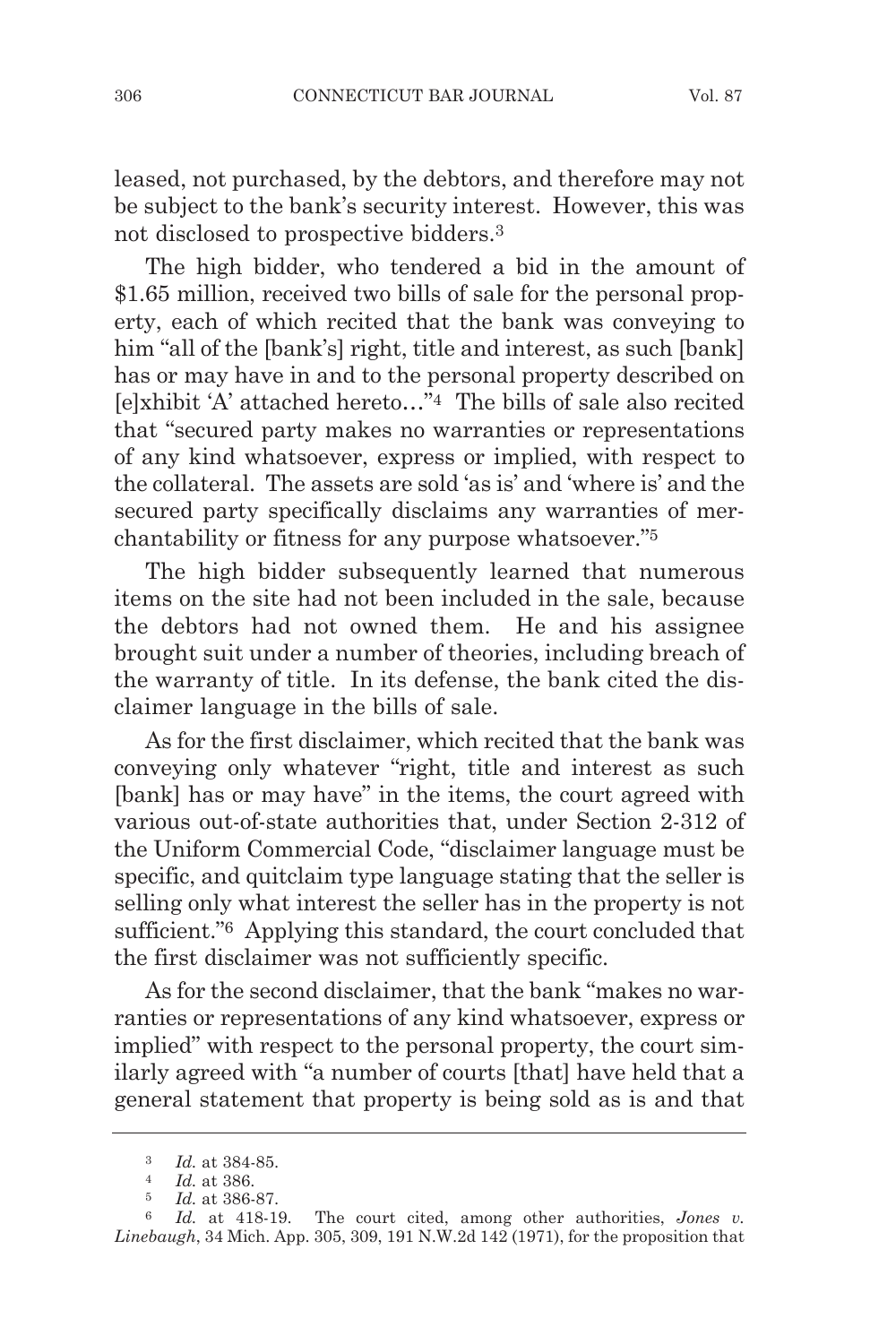the seller is making no warranties of any kind is insufficient to disclaim an implied warranty of title."7 Accordingly, the court found that the second disclaimer was inadequate.8

The decision in *Ulbrich* suggests that in cases involving the sale of goods, disclaimers of the warranty of title require much more specificity than disclaimers of other types of warranty, such as quality and merchantability. "Quitclaim" type language does not suffice.

Another business case involving the effect of warranty language–but in this instance, finding the contract language dispositive–was the Appellate Court's decision in *Western Dermatology Consultants, P.C. v. VitalWorks, Inc.*9 The case involved the sale of medical-practice software, associated hardware, training and related services from the defendant VitalWorks, Inc. (VitalWorks) to the plaintiff. Claiming that the software did not function as promised, the plaintiff brought suit.

The contract between the parties disclaimed all warranties, with a limited exception.10 The trial court concluded that VitalWorks made additional express warranties, through various pre-contract representations, demonstrations and correspondence, and breached those warranties.11 But the Appellate Court disagreed. Noting that the contract contained a merger clause, the court found that through application of Article 2's version of the parol evidence rule, General Statutes Section 42a-2-202, all prior warranties had merged into the one articulated in the contract.12

The Appellate Court went on to address an issue of first impression in Connecticut: whether the merger clause also

<sup>&</sup>quot;very precise and unambiguous language must be used to exclude a warranty so basic to the sale of goods as is title." *Id.* at 419. 7 *Id.* (citing cases).

<sup>8</sup> *Id.* at 420.

<sup>9</sup> 146 Conn. App. 169, 78 A.3d 167, *cert. granted,* 310 Conn. 955, 81 A.3d 1182 (2013).

<sup>10</sup> The agreement contained an express warranty that for 90 days after installation, the software would "substantially conform to the [d]ocumentation when used by the [c]ustomer in a manner that is consistent with the [d]ocumentation," and specifically disclaimed all other warranties. *Id.* at 184.

<sup>11</sup> *Id.* at 185-86.

<sup>12</sup> *Id.* at 190-91 (citing General Statutes § 42a-2-202).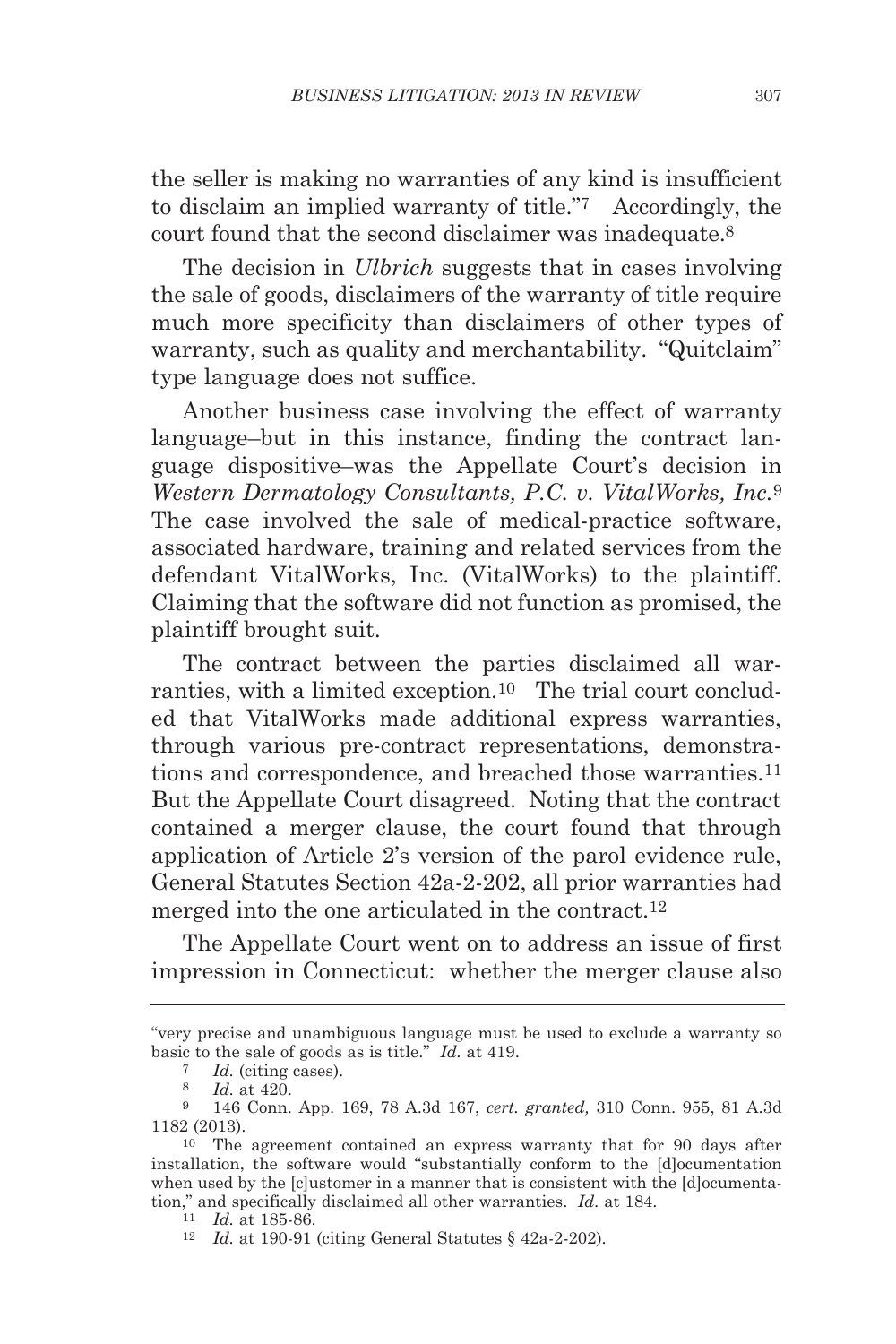barred the plaintiff's claim for negligent misrepresentation, which had been based on various oral statements and promises that preceded execution of the contract.13 The court found that those representations "were explicitly superseded by the merger clause," making it clear that VitalWorks "did not intend to be bound by any representation made prior to the contract being signed, and, therefore, reliance by the plaintiff on any such representation would not have been reasonable."14 The Appellate Court reversed the judgment below, and entered judgment for the defendant.

### B*. Course of Dealing*

In *RBC Nice Bearings, Inc. v. SKF USA, Inc.,*<sup>15</sup> the Appellate Court addressed whether a contract can be modified through "course of dealing" notwithstanding a contract term that requires all modifications to be put into writing. The defendant, a manufacturer of ball bearings, sold its product line and associated assets to the plaintiffs. As part of the transaction, the parties entered into a contract by which the defendant would serve as the plaintiffs' exclusive distributor for certain products. Under that contract as amended, the defendant agreed to purchase prescribed minimum quantities of product, subject to certain adjustments, each contract year over a eight-year term. The contract also provided, "No provision of this [agreement] may be waived or amended other than by a written instrument signed by the party against whom enforcement of such amendment or waiver is sought."16

In years two and three of the contract, the parties negotiated downward adjustments of the defendant's purchase requirements. In year four, the defendant fell short by approximately \$1.8 million, but the plaintiffs did not formally accept the reduced amount nor did they take immediate action to enforce the contract. The defendant's purchas-

<sup>13</sup> *Id.* at 194.

<sup>14</sup> *Id.* at 197.

<sup>15</sup> 146 Conn. App. 288, 78 A.3d 195, *cert. granted,* 310 Conn. 962, 83 A.3d 345 (2013).

<sup>16</sup> *Id.* at 291-92. This contract provision will be referred to as the "modification clause."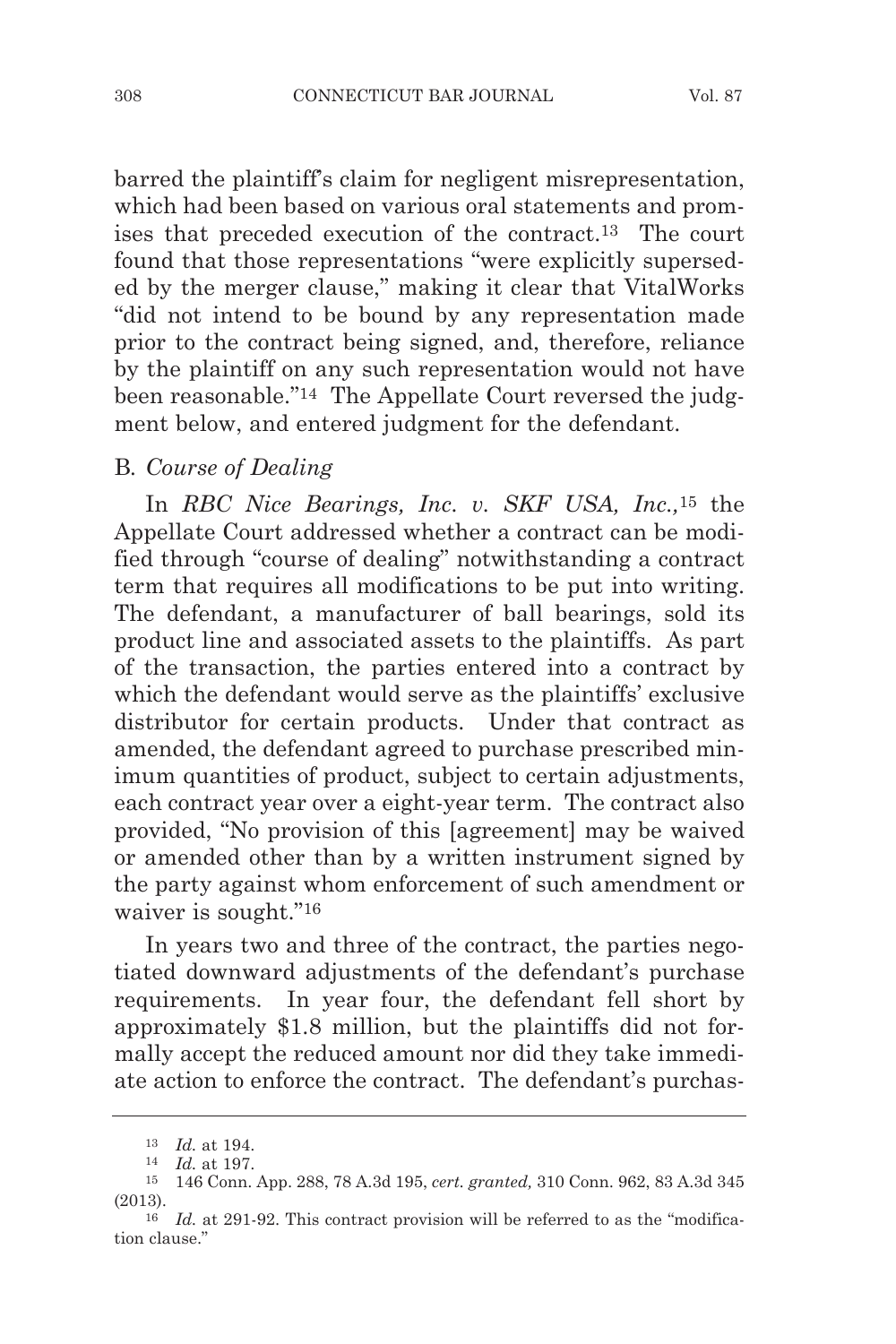es again fell short in years five and six, after which the plaintiffs terminated the contract and sued for breach of contract, among other claims.17

Following a courtside trial, the trial court found that the parties "through their course of performance clearly modified the original terms of their agreement," allowing the defendant to make purchases in accordance with its reasonably foreseeable business needs rather than in the quantities prescribed in the contract.18 The court therefore entered judgment for the defendant.

The Appellate Court reversed, holding that the parties' agreement limited their ability to make a modification without a signed writing.19 The court noted that the Uniform Commercial Code (UCC) provides, at General Statutes Section 42a-1-303(f), that the parties' course of performance "is relevant to show a waiver or modification of any term inconsistent with the course of performance."20 But the same statute further states that this principle is subject to General Statutes Section 42a-2-209, which requires enforcement of a contractual modification clause.<sup>21</sup> Because the subject contract contained clear and unambiguous language to this effect, the Appellate Court found that the trial court erred in holding that the contract had been modified through the parties' course of dealing.22

Another "course of dealing" case, but with a very different outcome, was the Appellate Court's decision in *Alarmax Distributors, Inc. v. New Canaan Alarm Company*.23 The plaintiff, a wholesale distributor of fire and home security equipment, and the defendant, an installer and servicer of security and fire alarm systems, entered into a credit agreement in 1999. Under their agreement, the plaintiff agreed

<sup>17</sup> *Id.* at 293, 296-98.

<sup>18</sup> *Id.* at 299.

<sup>19</sup> *Id.* at 304 (citing General Statutes § 42a-2-209, which provides in relevant part that "[a] signed agreement which excludes modification or rescission except by a signed writing cannot otherwise be modified or rescinded")

<sup>20</sup> *Id.* at 300 (citing General Statutes § 42a-1-303(f)).

<sup>21</sup> *Id.* at 299-300.

<sup>22</sup> *Id.* at 299-301.

<sup>23</sup> 141 Conn. App. 319, 61 A.3d 1142 (2013).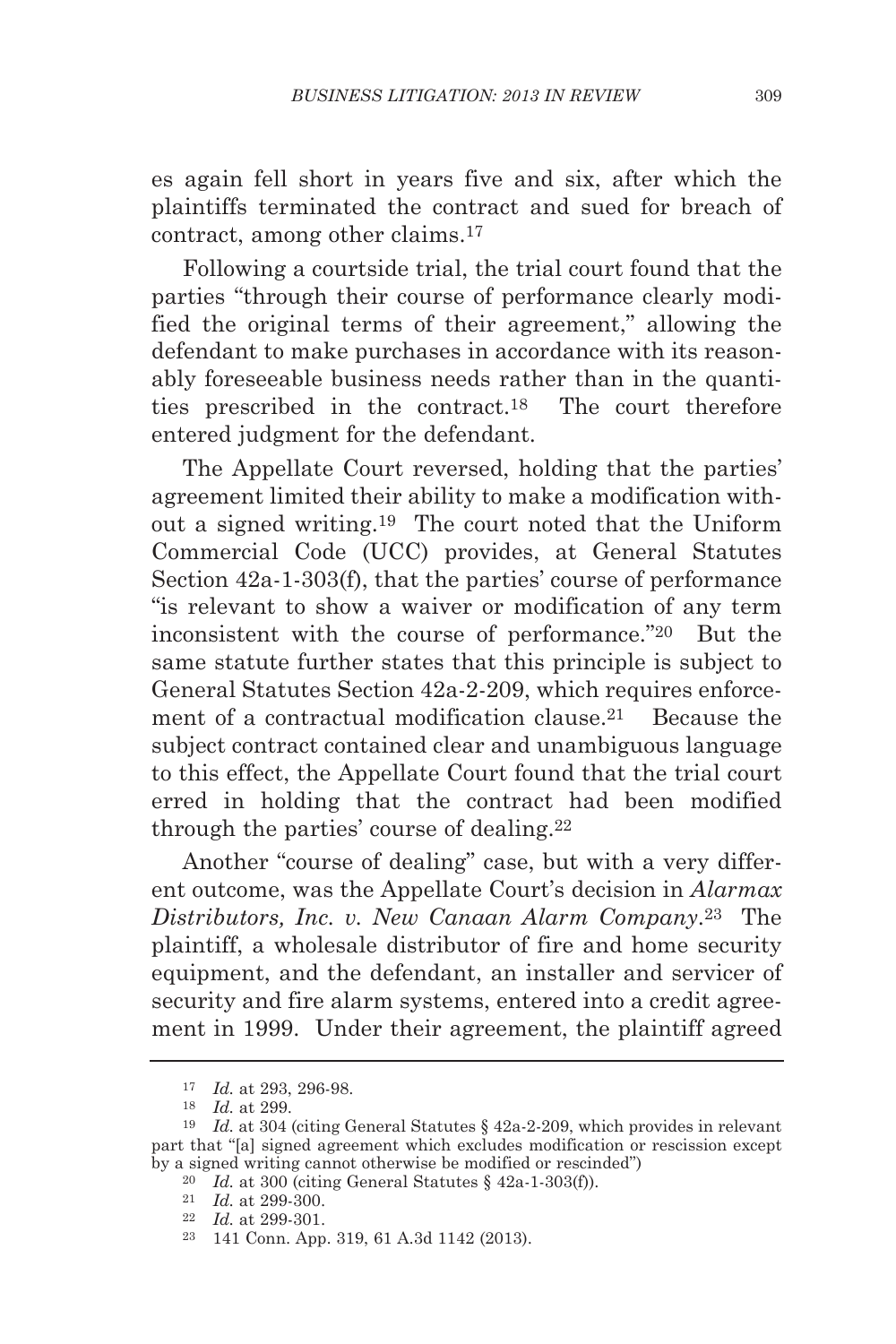to ship product on credit, and the defendant agreed to pay its account in full within thirty days of shipment.24

In practice, though, the parties ignored the thirty-day provision; the plaintiff routinely allowed late payments while continuing to ship product upon the defendant's request, and the defendant periodically rendered lump-sum payments, always in round numbers. This pattern persisted for a period of years.25

In 2005, the defendant found itself in financial crisis due to an embezzling bookkeeper. The defendant made a final purchase from the plaintiff in May 2005, received a demand letter from the plaintiff that November for an account balance of \$112,309.90, and rendered partial payments of \$2,500 in December 2005 and \$1,500 in February 2006. The defendant made no further payments, and in September 2009, the plaintiff sued. The defendant asserted that its last payment had been due in June 2005 (thirty days after the final shipment), more than four years before the commencement of suit, and sought refuge in the four-year statute of limitations prescribed by General Statutes Section 42a-2- 725, which applies to actions for the sale of goods.26

The trial court found that, through the parties' course of dealing, they had modified their agreement from an "invoice by invoice" system to an open account arrangement. The court further found that the defendant's partial payment in February 2006 constituted an acknowledgement of the debt–the entire running debt, since the parties were now on an "open account" system–thus tolling the statute of limitations, and rendered judgment for the entire principal balance claimed by the plaintiff, in the amount of \$109,984.55. Rather incongruously, given the finding that the parties' original written agreement had been extinguished by their course of dealing, the trial court also awarded the plaintiff finance charges, in the amount of 1.5% percent per month, as provided in the parties' credit agreement.27

<sup>24</sup> *Id.* at 321-22.

<sup>25</sup> *Id.* at 324.

<sup>26</sup> *Id.* at 322-24.

<sup>27</sup> *Id.* at 324-25. The finance charges were almost equal to the amount of the underlying debt, with a total of \$105,546.88 in accrued finance charges. *Id.* at 325.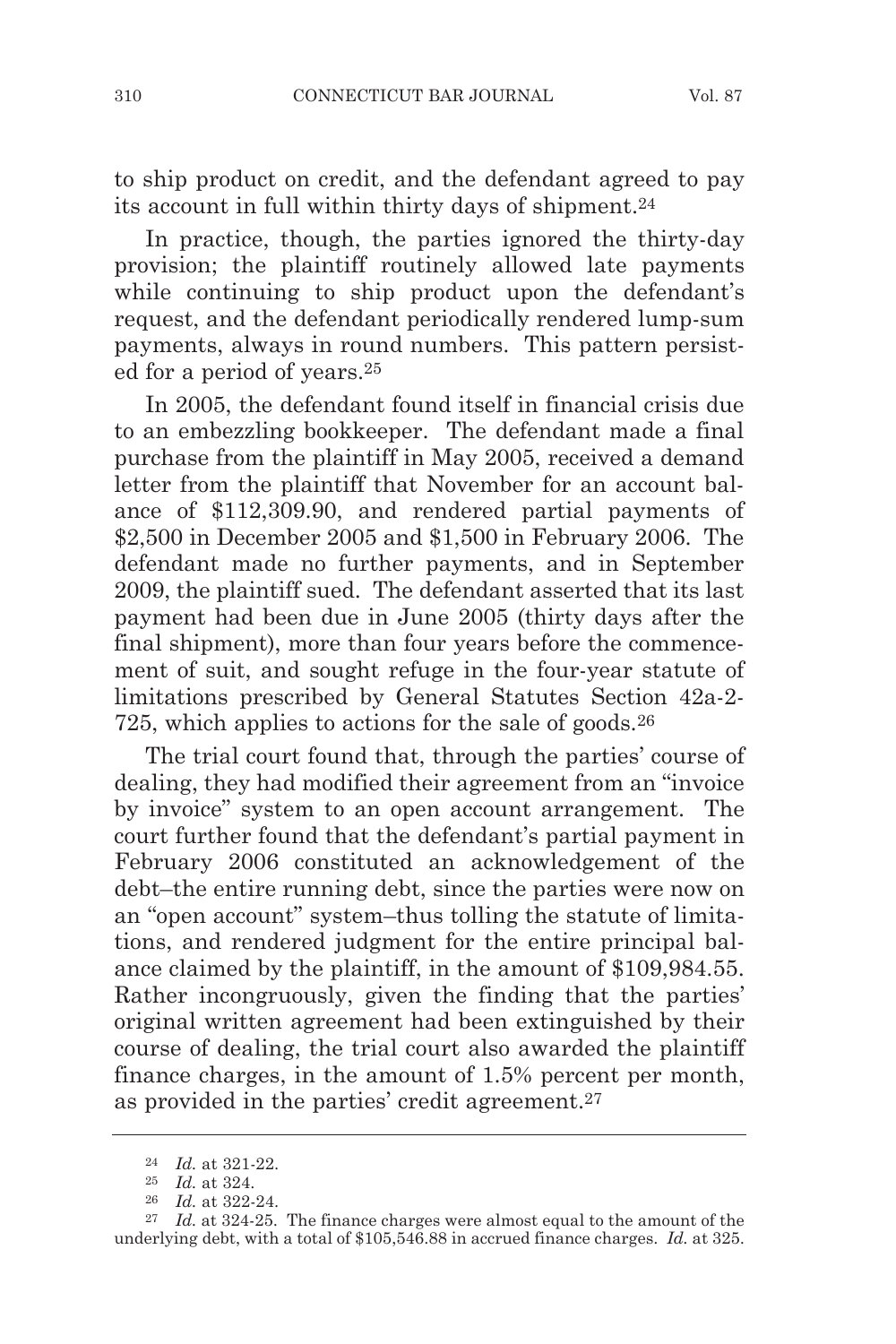The Appellate Court agreed with the trial court's conclusion that the parties had modified their agreement to the point that the original agreement was extinguished and a new contract had been formed through course of dealing, and affirmed that part of the judgment.28 However, the court re versed the award of finance charges, agreeing with the defendant that the plaintiff "cannot rely on the original agreement as a basis to support the imposition of the finance charges while simultaneously relying on the existence of a new contract to reset the tolling of the statute of limitations."29

A comparison of the outcomes in *RBC Nice Bearings* and *Alarmax Distributors* is telling. In both instances, the plaintiff persuaded the trial court that the parties' contractual relationship had been fundamentally changed by their course of dealing. The key distinguishing feature, resulting in opposite outcomes following appeal, was that one contract included a "no amendments without a writing" clause, and the other apparently did not.

# C*. Other Contract Cases*

In *National Groups, LLC v. Nardi,*<sup>30</sup> the Appellate Court rejected the argument that, as a matter of law, a false representation in a written contract may support a claim for negligent misrepresentation even if the party bringing the claim was unaware of the term. The plaintiff wished to move its business into the defendant's building, and entered into a lease and purchase-option contract to that effect. The contract contained boilerplate language reciting that there was no pending litigation with respect to the property (nolitigation clause). In point of fact, there was a pending action between the defendant and the ground lessor of the property, pertaining to the number of available parking spaces at the site. The no-litigation clause slipped through the drafting process even though the attorneys for both sides knew about the pending action.31

<sup>28</sup> *Id.* at 334.

<sup>29</sup> *Id.* at 336.

<sup>30</sup> 145 Conn. App. 189, 75 A.3d 68 (2013).

<sup>31</sup> *Id.* at 191-92.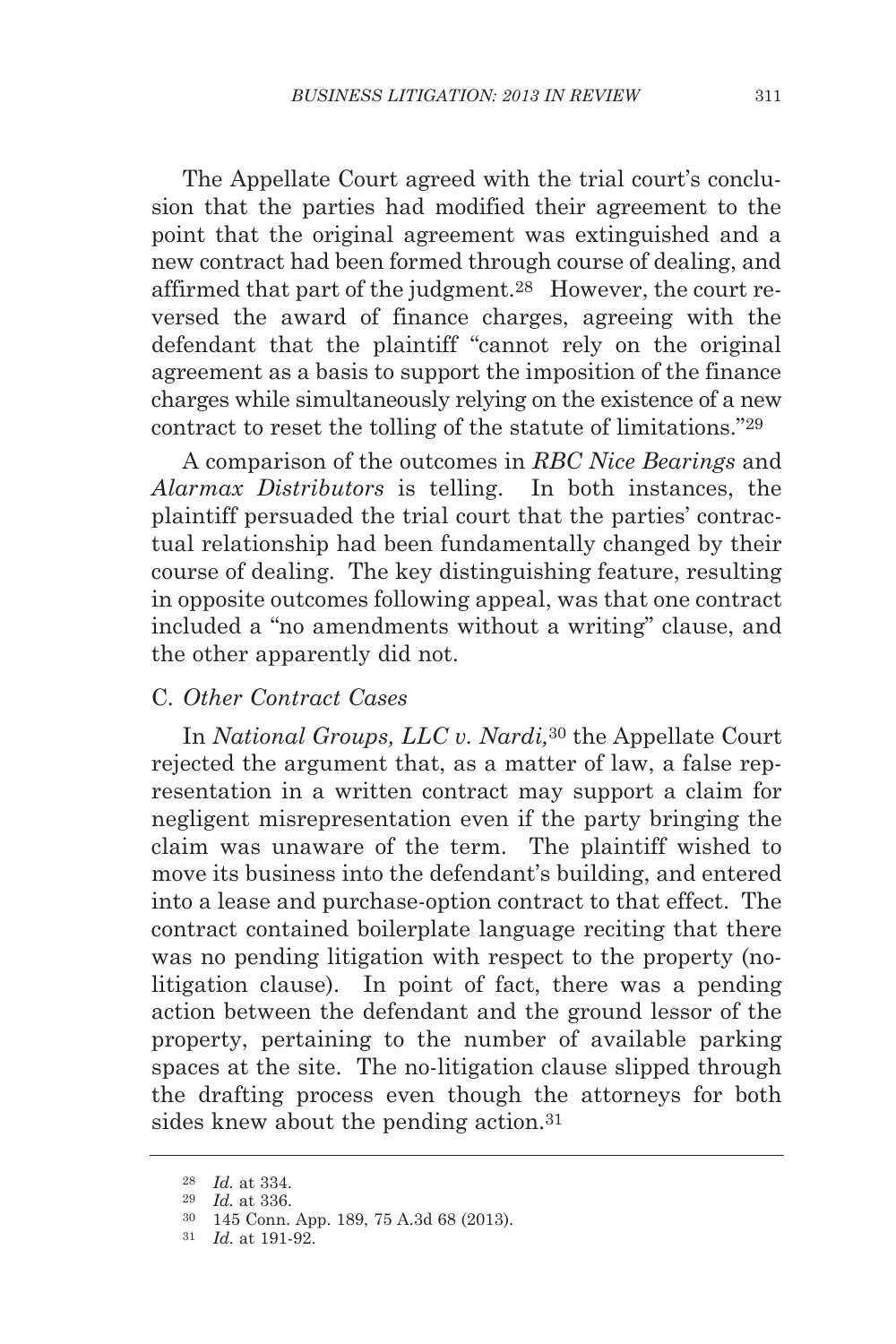When the pending action was concluded, the defendant was left with access to only forty-eight of the eighty-eight parking spaces at the site, which was inadequate for the plaintiff's needs.32 The plaintiff sued, claiming, among other theories, negligent misrepresentation based on the nolitigation clause. The trial court entered judgment for the defendant. The court found that the plaintiff, through its attorney, had actual knowledge of the pending action. The plaintiff's principal testified that she personally did not have such knowledge, and the trial court found that testimony credible. However, the court rejected her further testimony that she had relied on the no-litigation clause, noting that the "rather generic clause" was buried in the midst of a seventy-five page document.33

On appeal, the plaintiff argued that because knowledge of all terms of a contract are imputed to contracting parties, it should follow as a matter of law that the parties are deemed to rely on those terms. The Appellate Court rejected this argument, noting that "the principles of contract law are not dispositive in a claim of negligent misrepresentation, which sounds in tort…. Imputed knowledge of the contract terms may justify enforcing the contract, but in tort a party's knowledge does not automatically result in reasonable reliance. Reasonable reliance is distinct from mere knowledge."34

In *Keeper's, Inc. v. ATGCKG Realestate, LLC,*35 the Appellate Court refused to enforce a tenant's right of first refusal against a landlord that had received an unsolicited purchase offer at a time when the landlord had no interest in selling the property. The plaintiff tenant and defendant landlord were parties to a lease that provided in relevant part: "If, during the term of the lease, or any renewal or extension thereof, landlord receives a written, bona fide offer to purchase the premises, landlord shall provide ten-

<sup>32</sup> *Id.*

<sup>33</sup> *Id.* at 191-93.

<sup>34</sup> *Id.* at 196, 197, 198.

<sup>35</sup> 146 Conn. App. 789, 80 A.3d 88 (2013, *cert. denied,* 311 Conn. 913, 84 A.3d 881 (2014).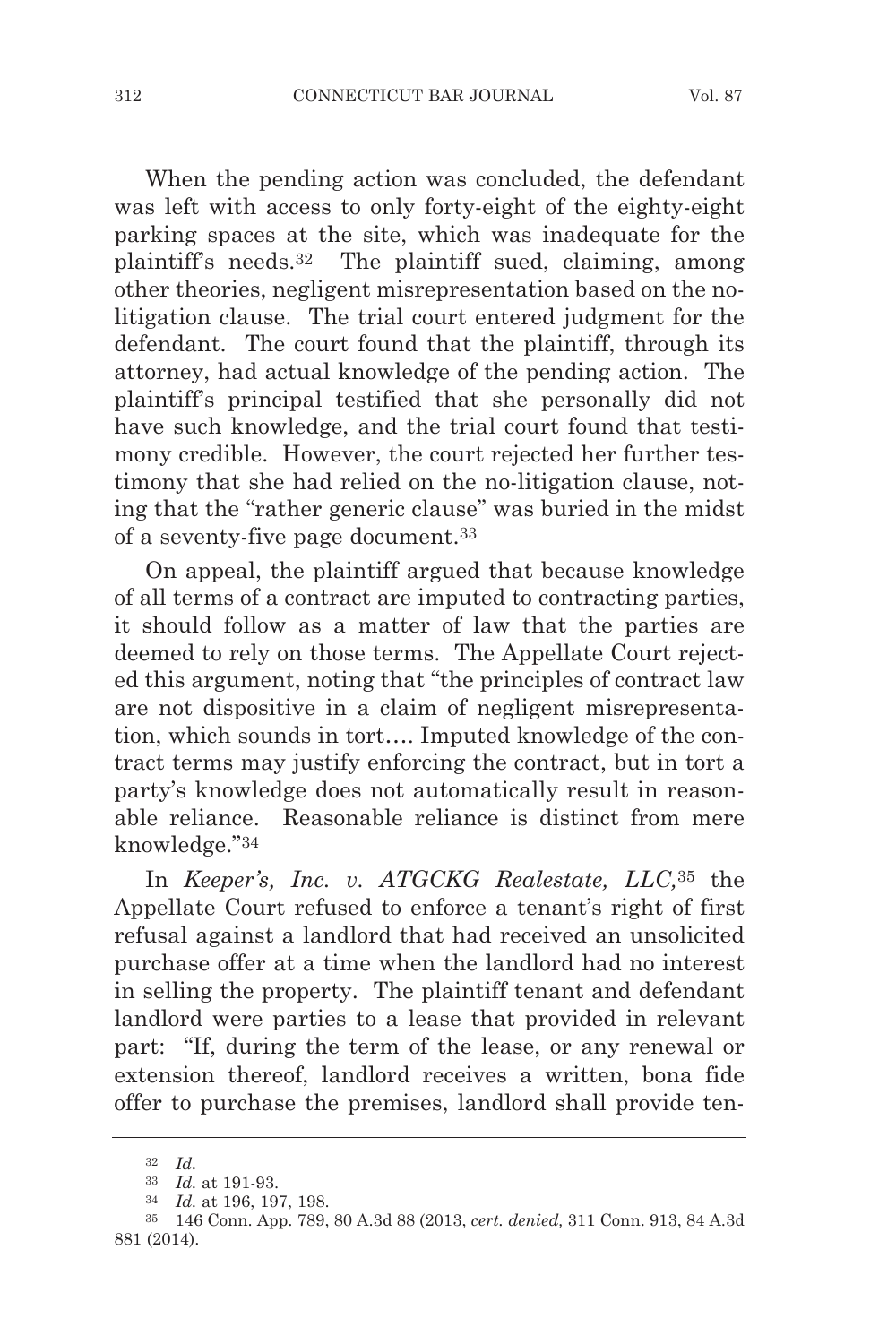ant with a copy thereof. Tenant shall have ten (10) days after receipt thereof to notify landlord that it elects to purchase the premises under the same terms and conditions as set forth in said offer …"36

The landlord received an unsolicited written purchase offer from an unrelated party. The landlord had never offered to sell the property, and had no desire to do so. Within ten days, the tenant, which discovered the offer under circumstances unclear from the record, gave the landlord a written notice of its intent to exercise the right of first refusal. When the landlord refused to sell, the tenant sued for specific performance.37

The trial court granted the defendant landlord's motion for summary judgment. The Appellate Court affirmed, citing numerous authorities in support of the proposition that as a matter of law, a right of first refusal becomes operative only if the property owner decides to sell. A right of first refusal is thus distinguishable from an option, which may be effective regardless of the owner's wishes.38

The Appellate Court's decision in *Salce v. Wolczek*39 addressed a real estate purchaser's contractual obligation to share his profit with the seller, if the purchaser subsequently transferred "any ownership interest in the Premises" to a third party. The plaintiff and defendant each owned a half-interest in a limited liability company (LLC), which owned a property in Trumbull, Connecticut (premises). In April of 2007, they entered into an agreement (buyout agreement) by which the defendant would buy out the plaintiff's interest for \$1.75 million. The buyout agreement provided "If within one year of the closing hereunder any ownership interest in the Premises is transferred [to a person unaffiliated with the defendant's family] based on a whole property value of more than \$3,500,000, Buyer

<sup>36</sup> *Id.* at 792.

<sup>37</sup> *Id.* at 792-93.

<sup>38</sup> *Id.* at 796-97.

<sup>39</sup> 141 Conn. App. 528, 61 A.3d 1177, *cert. granted,* 308 Conn. 944, 66 A.3d 885 (2013).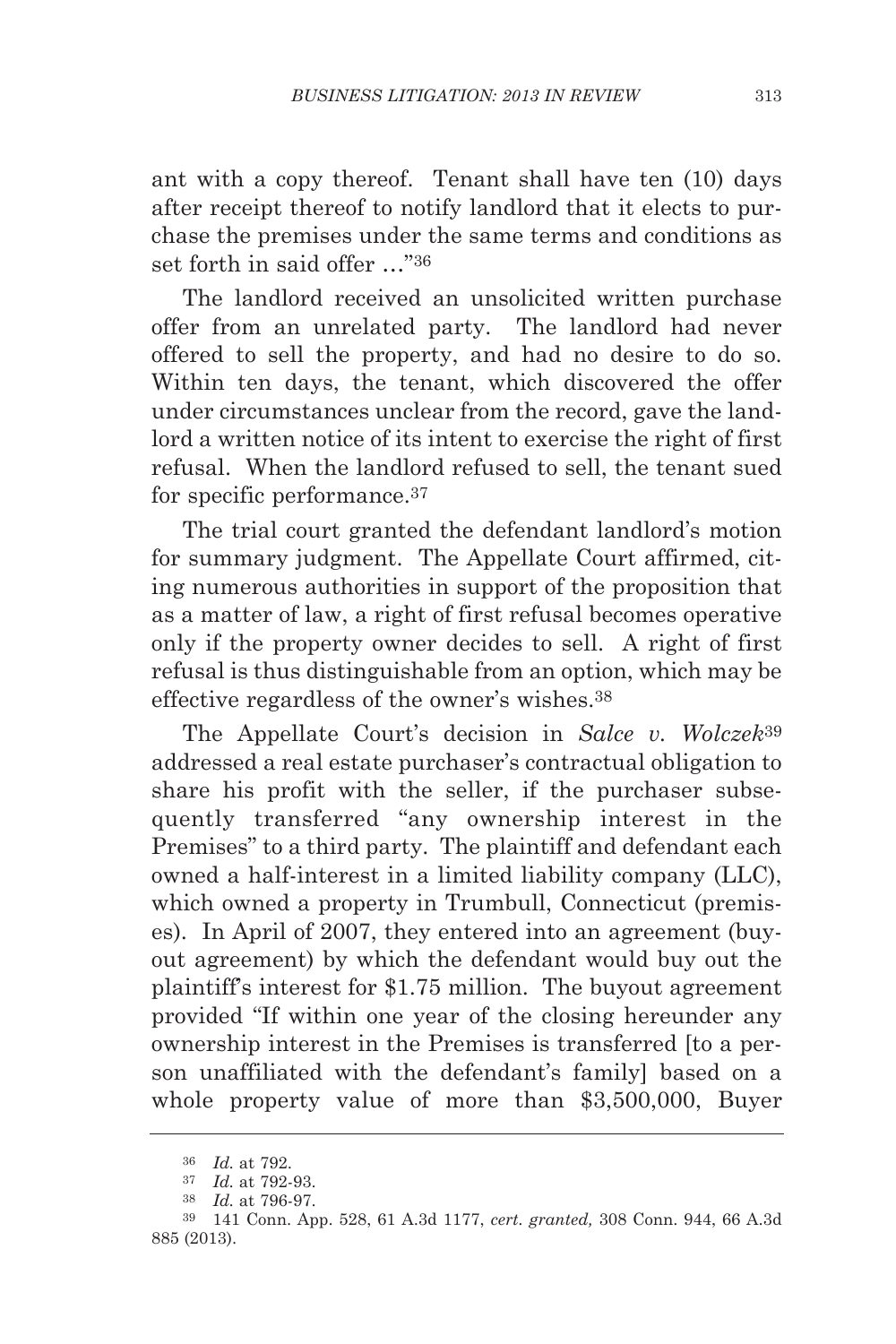[defendant] shall pay to Seller [plaintiff] an additional purchase price equal to one-half the excess at the same time as the transfer" (disgorgement clause).40

The parties closed on May 31, 2007 (parties' closing date), and the LLC promptly conveyed the premises to an entity (family LLC) owned by the defendant's family, which the parties agreed did not trigger the disgorgement clause. However, on March 19, 2007, within one year of the parties' closing date, the family LLC entered into a real property purchase agreement with one Brian Vaughn (Vaughn purchase agreement) to sell the premises for \$5.5 million. The latter closing transpired on July 1, 2008, more than a year after the parties' closing date. The plaintiff sued, claiming that the Vaughn purchase agreement, which was executed within one year of the parties' closing date, triggered the disgorgement clause. The trial court agreed, and granted his motion for summary judgment in the amount of \$1 million.<sup>41</sup>

A divided panel of the Appellate Court affirmed.42 The majority noted that, under the doctrine of equitable conversion, the Vaughn purchase agreement had the effect of immediately transferring an equitable interest in the premises, even though the transfer of physical title would not occur until later. The disgorgement clause broadly applied to the transfer of "any ownership interest," not more narrowly to, say, the "transfer of title at closing."43

#### II. REMEDIES

In 2013, Connecticut's appellate courts also issued a number of decisions about remedies available to plaintiffs in business cases.

<sup>40</sup> *Id.* at 530-31.

<sup>41</sup> *Id.* at 530-32.

<sup>42</sup> Judge Borden dissented, opining that the disgorgement clause was ambiguous, making the case unsuitable for disposition by summary judgment. He noted that the clause provides for disgorgement of half the profit "at the same time as the transfer" to the third party. This suggests that the parties may have intended the disgorgement clause to apply only if the "actual transfer of legal title"–the event that typically generates funds–transpired within the one-year window. 43 *Id.* at 534-35.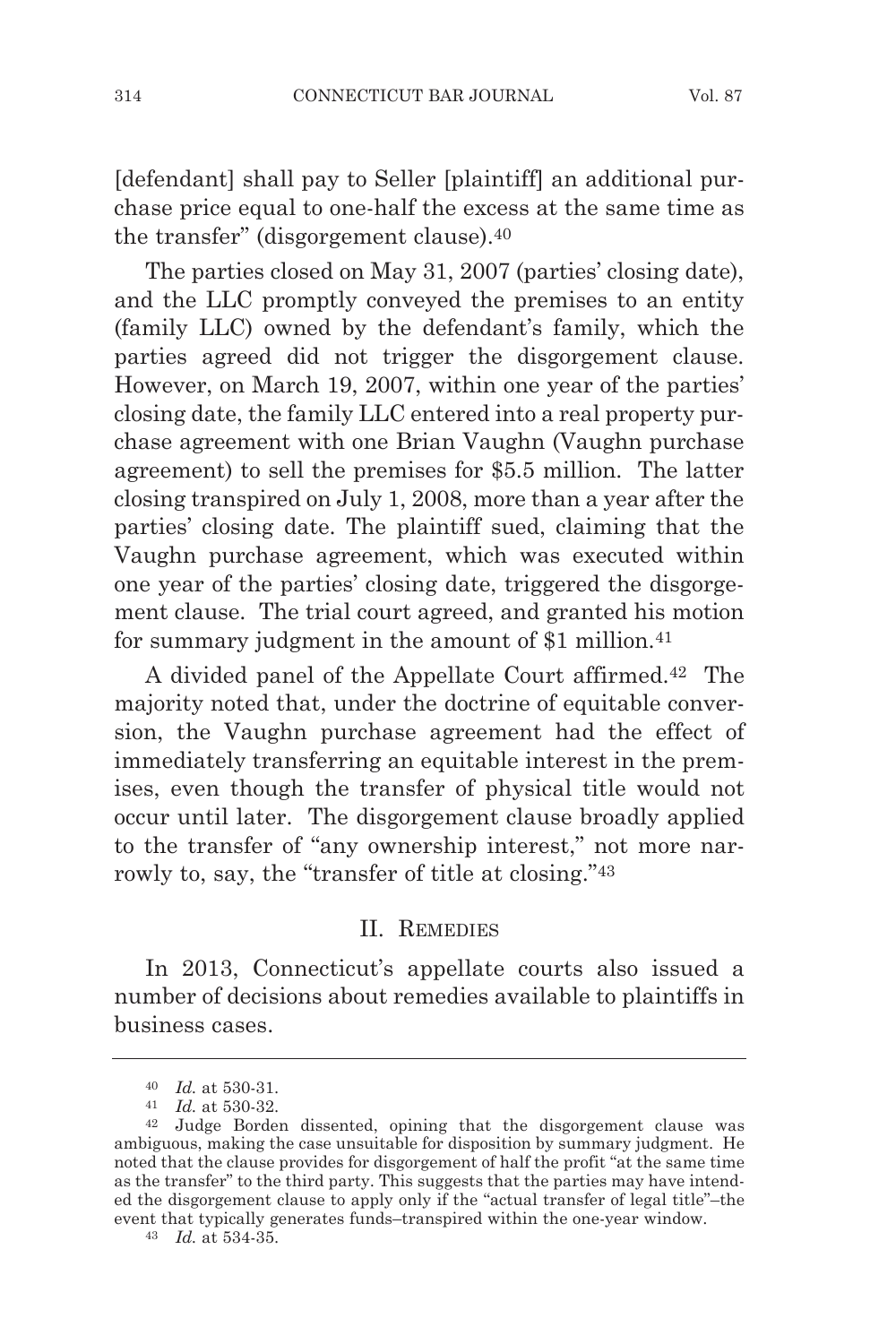## A*. The Economic Loss Doctrine*

The Supreme Court's decision in the foreclosure-auction case *Ulbrich v. Groth*,44 was notable also for its discussion of the economic loss doctrine (doctrine). Under that doctrine, as first articulated by the Connecticut Supreme Court in 1998, in *Flagg Energy Development Corp. v. General Motors Corp.,* "commercial losses arising out of the defective performance of contracts for the sale of goods cannot be combined with negligent misrepresentation."45 The defendants in *Ulbrich* argued that under this principle, the plaintiffs' claims for negligence and negligent misrepresentation should be barred.46

The doctrine is rooted in General Statutes Section 42a-2- 721, which provides in relevant part, "Neither rescission or a claim for rescission of the contract for sale nor rejection or return of the goods shall bar or be deemed inconsistent with a claim for damages or other remedy."47 According to the court in *Flagg Energy Development Corp.,* the implication of the statute "is to make actions for fraud or misrepresentation presumptively inconsistent with postacceptance claims for breach of warranty."48 Putting it another way, as the court did in *Ulbrich*, a burned buyer in a purchase-of-goods case can "choose between (1) pursuing a breach of warranty claim under the contract and (2) rescinding the contract and pursuing a tort claim" – not both.49

<sup>44</sup> 310 Conn. 375, 78 A.3d 76 (2013). For a discussion of other aspects of this case, *see supra* at note 1 and surrounding text.

<sup>45</sup> 244 Conn. 126, 153, 709 A.2d 1075 (1998).

<sup>46</sup> *Ulbrich*, 310 Conn. at 399.

<sup>47</sup> The Supreme Court found, contrary to the trial court, that while the doctrine has its roots in Article 2 of the UCC, it may be applied in the Article 9 setting. *Id.* at 402.

<sup>48</sup> *Id.* at 401.

<sup>49</sup> *Id.* at 407, n. 29. The court acknowledged that in *Williams Ford, Inc. v. Hartford Courant Co.,* 232 Conn. 559, 579 (1995), it had stated broadly that "a remedy on the contract is independent of a remedy for negligent misrepresentation," but clarified that the court intended to say in that case "a remedy on the contract and a remedy for negligent misrepresentation *may be* independent remedies." *Ulbrich*, 310 Conn. at 405-06 (emphasis in original). Cases that implicate the economic loss doctrine are among those in which the two categories of remedies may not be pursued concurrently.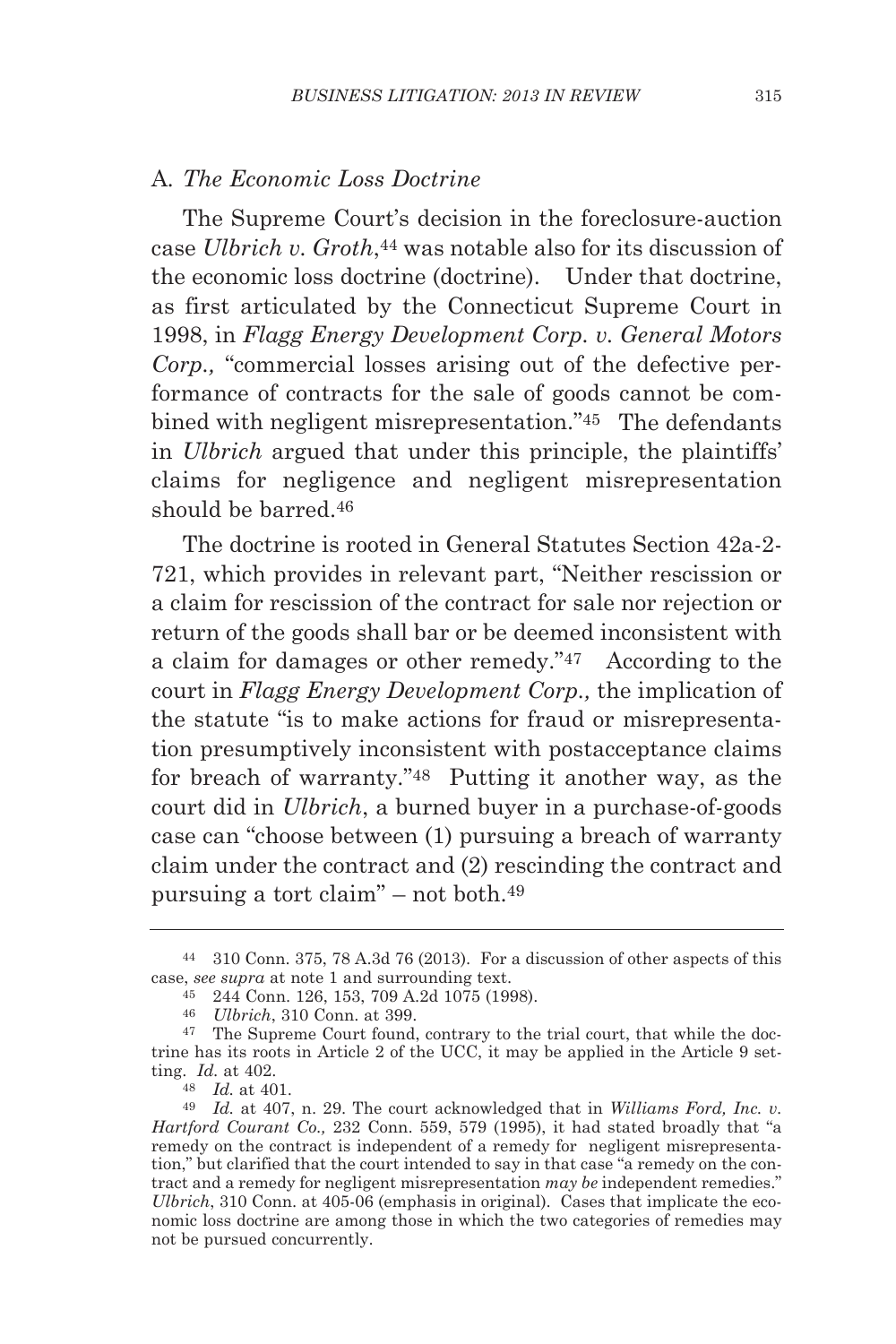Because the contract in *Ulbrich* "involves a sale of goods covered by the UCC, the exclusive remedy for [a negligent misrepresentation] claim would be to reject the goods and to rescind the contract, a remedy that the plaintiffs in the present case do not seek."50 Rather, they sought damages, a remedy not permitted under the economic loss rule. Accordingly, the Supreme Court reversed the judgment for the plaintiffs on their negligence and negligent misrepresentation claims<sup>51</sup>

The court next turned to the issue of whether or not the economic loss rule similarly barred the plaintiffs' claims under CUTPA, as the Supreme Court had ruled in the *Flagg Energy Development Corp.* case. Overruling that aspect of the *Flagg* decision,<sup>52</sup> the court declared that "the economic loss doctrine does not bar claims arising from a breach of contract, including a breach of contract for the sale of goods covered by the UCC, when the plaintiff has alleged that the breach was accompanied by intentional, reckless, unethical or unscrupulous conduct."53 Because "aggravated" contract breaches of this type may support a CUTPA claim,54 and because the plaintiffs had pled and proved such conduct, judgment in their favor on the CUTPA count was proper.<sup>55</sup>

#### B*. Attorneys' Fees, Costs, Punitive Damages and Interest*

In *Total Recycling Services of Connecticut, Inc. v. Connecticut Oil Recycling Services, LLC,*<sup>56</sup> the Connecticut Supreme Court weighed in, for the first time, on the issue of awarding legal fees to a successful litigant when some but not all of the claims provide for such an award. The plaintiff sued the defendant for the breach of three contracts in connection with the defendant's purchase of the plaintiff's business. Of the three contracts–one for the sale of equipment (equipment contract), one for the sale of goodwill

<sup>50</sup> *Id.* at 406.

<sup>51</sup> *Id.* at 407-08.

<sup>52</sup> *Id.* at 409.

<sup>53</sup> *Id.* at 412. 54 *Id.* at 410.

<sup>55</sup> *Id.* at 413.

<sup>56</sup> 308 Conn. 312, 63 A.3d 896 (2013).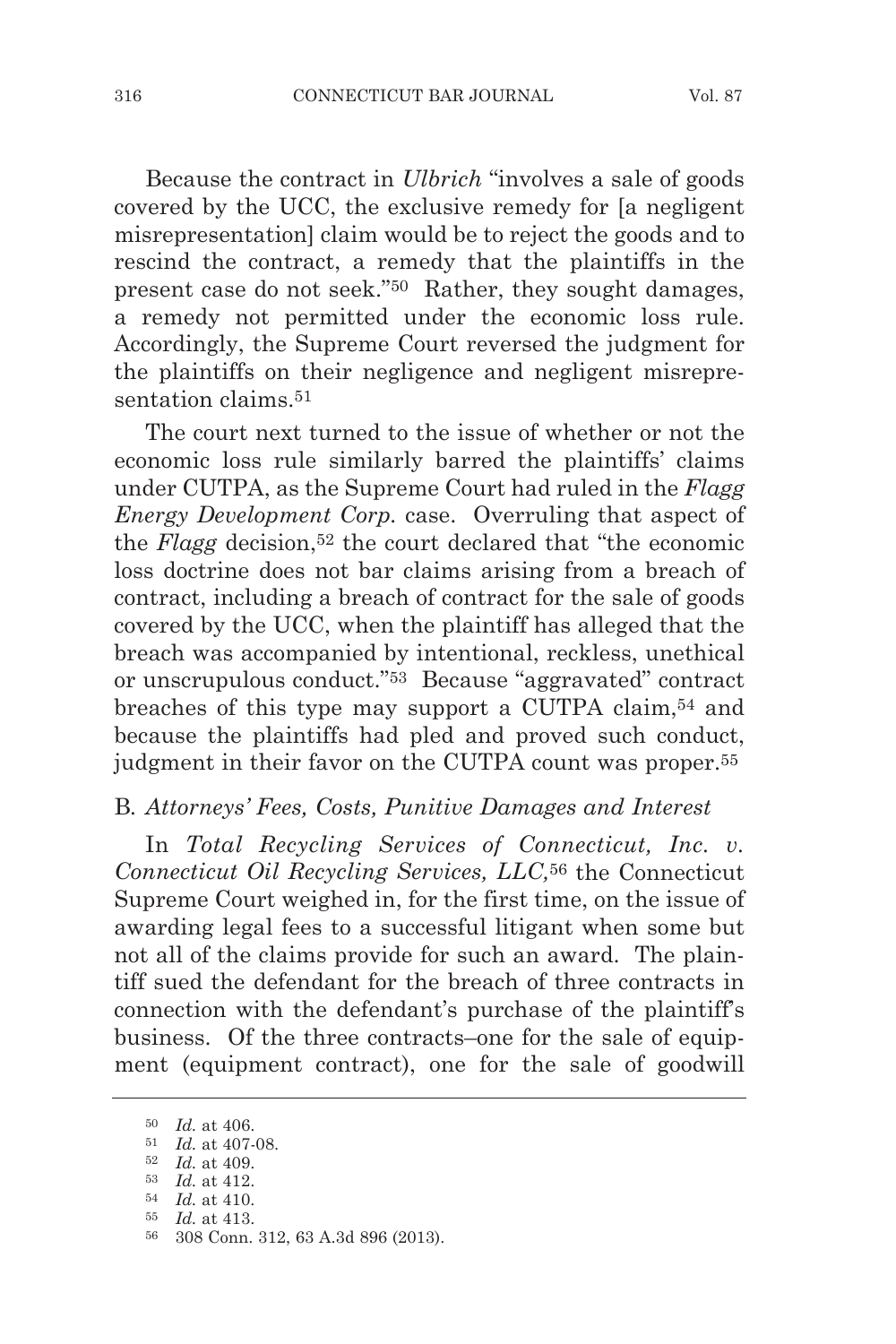(goodwill contract) and a covenant not to compete (noncompete contract)–all but the equipment contract contained a provision entitling the defendant to attorneys' fees in the event of a breach by the plaintiff.57

The defendant counterclaimed for breaches by the plaintiff of all three contracts. Following trial, a jury rejected the plaintiff's contract claims; found for the plaintiff on a claim of unjust enrichment; and found for the defendant on its counterclaim. The jury awarded the defendant damages only for breach of the equipment contract, the only contract lacking an attorneys' fees provision.58

The trial court initially denied the defendant's motion for attorney's fees, and the Appellate Court reversed.59 On remand, at a hearing on the defendant's ensuing motion for attorneys' fees, the defendant argued that apportionment of legal fees among the claims and counterclaims under the various contracts was not possible, and introduced expert testimony that "apportionment in a case such as the present one was neither practicable nor consistent with general legal billing practices."60 The trial court again denied the motion for attorney's fees, noting that the defendant did not "identify which reasonable attorney's fees were incurred in prosecuting its breach of contract counterclaims with regard to the contracts that specifically provide for attorney's fees."61 A divided panel of the Appellate Court affirmed.62

The Supreme Court reversed. Drawing in large part on federal caselaw, as well as several Connecticut Appellate Court cases addressing fee awards under CUTPA,63 the court ruled that "when certain claims provide for a party's recovery of contractual attorney's fees but others do not, a party is nevertheless entitled to a full recovery of reasonable

<sup>57</sup> *Id.* at 315.

<sup>58</sup> *Id.* at 316.

<sup>59</sup> *Id.* (citing Total Recycling Servs. of Connecticut, Inc. v. Connecticut Oil Recycling Servs., LLC, 114 Conn. App. 671, 680-81, 970 A.2d 807 (2009)). 60 *Id.* at 318.

<sup>61</sup> *Id.* at 319.

<sup>62</sup> *Id.* (citing Total Recycling Servs. of Connecticut, Inc. v. Connecticut Oil Recycling Servs., LLC, 129 Conn. App. 296, 305, 20 A.3d 716 (2011)).

<sup>63</sup> *Id.* at 328-33.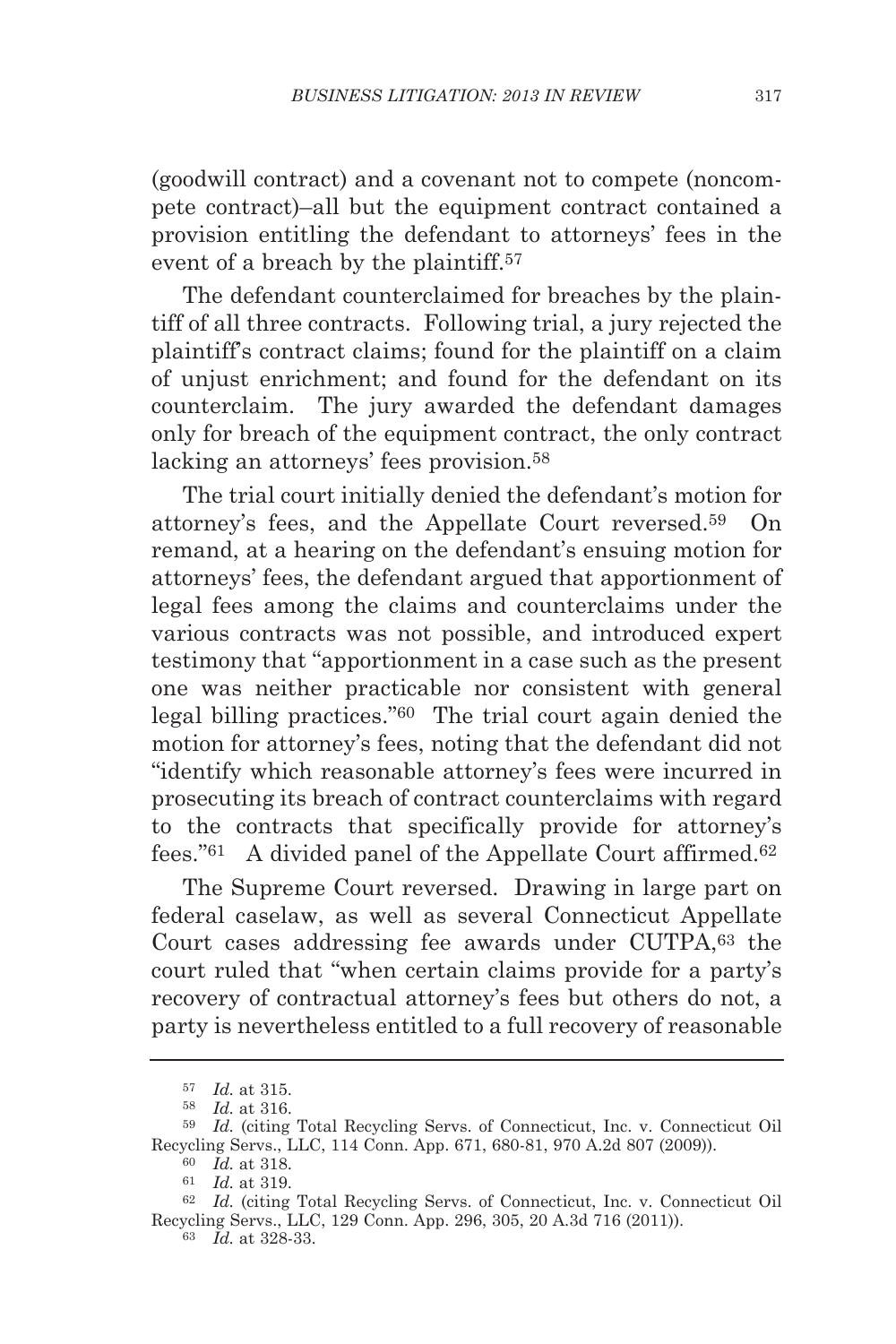attorney's fees if an apportionment is impracticable because the claims arise from a common factual nucleus and are intertwined."64 The court remanded the case for further proceedings.65

In *Aaron Manor, Inc. v. Irving*, 66 the Connecticut Supreme Court gave an expansive reading to General Statutes Section 42-150bb (statute),67 which allows a consumer who successfully defends or prosecutes a claim arising under a commercial contract to be awarded an attorneys' fee, if the contract contains an attorneys' fee clause for the benefit of the commercial party.

The plaintiff, a skilled nursing care facility, brought suit against the defendant, who had signed a "Patient/Resident Admissions Agreement" (admission agreement) in connection with her father's admission into the plaintiff's facility. Under the admission agreement, the defendant signed as a "responsible party" who agreed that, to the extent she had control over or access to her father's assets, she would use those funds for her father's welfare, including paying the plaintiff for services rendered to him. However, the defendant never had her father's power of attorney, nor was ever appointed conservatrix over his person or estate while he was alive, nor executrix or conservatrix of his estate after he

<sup>64</sup> *Id.* at 333.

 $\frac{65}{66}$  *Id.* at 337-38.<br> $\frac{66}{66}$  307 Conn 60

<sup>66</sup> 307 Conn. 608, 57 A.3d 342 (2013).

<sup>67</sup> The statute provides: "Whenever any contract or lease entered into on or after October 1, 1979, to which a consumer is a party, provides for the attorney's fee of the commercial party to be paid by the consumer, an attorney's fee shall be awarded as a matter of law to the consumer who successfully prosecutes or defends an action or a counterclaim based upon the contract or lease. Except as hereinafter provided, the size of the attorney's fee awarded to the consumer shall be based as far as practicable upon the terms governing the size of the fee for the commercial party. No attorney's fee shall be awarded to a commercial party who is represented by its salaried employee. In any action in which the consumer is entitled to an attorney's fee under this section and in which the commercial party is represented by its salaried employee, the attorney's fee awarded to the consumer shall be in a reasonable amount regardless of the size of the fee provided in the contract or lease for either party. For the purposes of this section, 'commercial party' means the seller, creditor, lessor or assignee of any of them, and 'consumer' means the buyer, debtor, lessee or personal representative of any of them. The provisions of this section shall apply only to contracts or leases in which the money, property or service which is the subject of the transaction is primarily for personal, family or household purposes."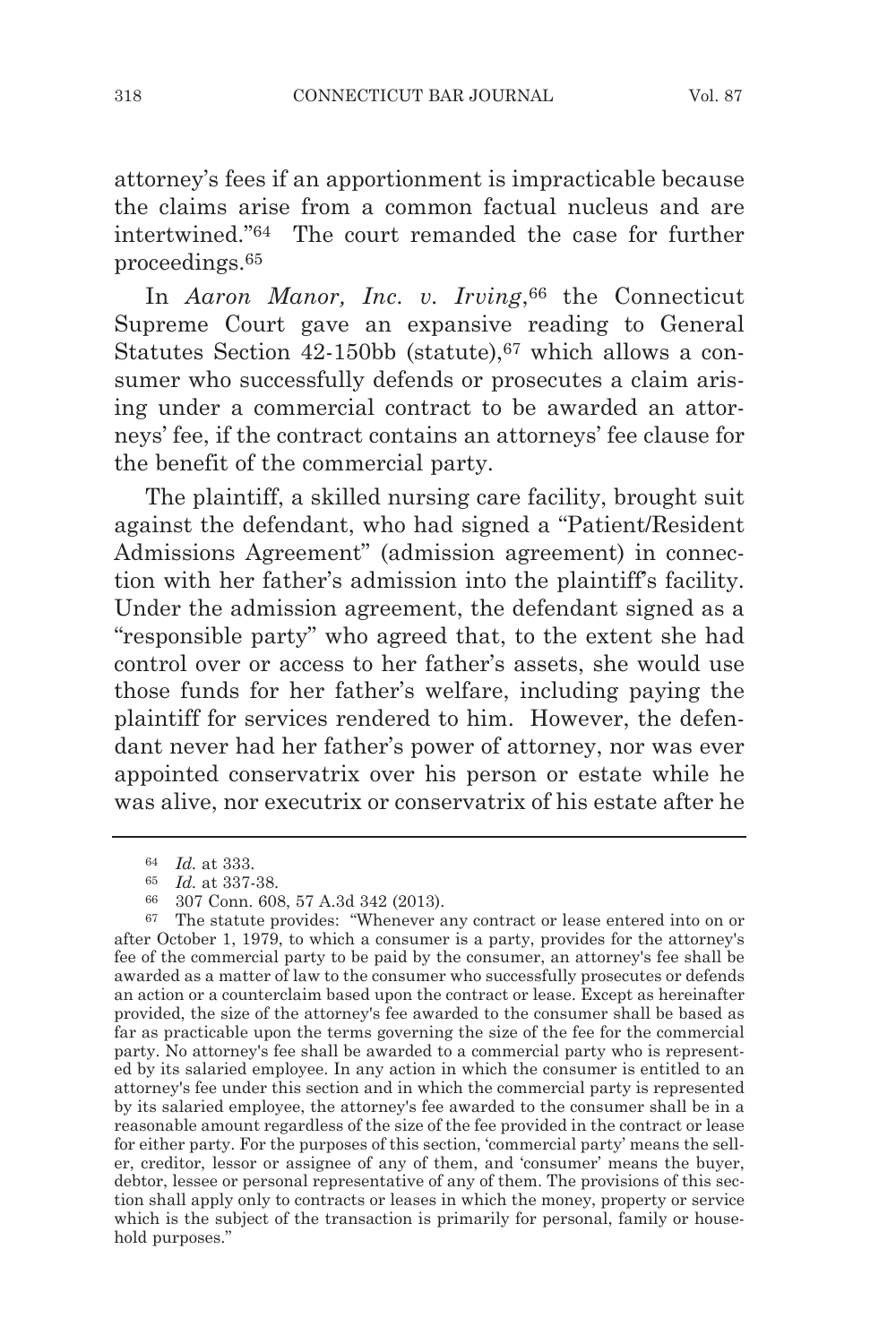died. Her brother held her father's power of attorney, and handled his financial affairs.68

Following the death of the defendant's father, the plaintiff sued her for unpaid services, claiming breach of contract and fraud. The admission agreement contained an attorneys' fees provision. The defendant prevailed at trial, and subsequently moved for an award of attorneys' fees pursuant to the statute  $69$ 

The court noted that the statute provides protection to a "consumer," defined as "the buyer, debtor, lessee or *personal representative* of any of them."70 Reversing a divided panel of the Appellate Court,<sup>71</sup> the Supreme Court held that the defendant was her father's "personal representative" for purposes of the statute, even though she did not hold an "official" position such as conservatrix or attorney-in-fact.72

In *Clem Martone Construction, LLC v. DePino*,73 the Appellate Court ruled that, in establishing recoverable attorneys' fees for a foreclosing mechanic's lienor, the trial court erred in excluding fees associated with defending against the homeowner's counterclaim for poor workmanship. The court noted that "in order to succeed on the foreclosure claim, the plaintiff's counsel necessarily had to defend against the defendant's counterclaim … that the plaintiff had failed to render substantial performance under the contract."74

On a cross-appeal in *Ulbrich v. Groth*,75 the plaintiff challenged the trial court's denial of his request for an award of "nontaxable" costs, for such items as trial equipment, transcripts, third party copying, Westlaw research,

<sup>68</sup> 307 Conn. at 611-12. 69 *Id.* at 613, 617.

<sup>70</sup> *Id.* at 616 (emphasis in original).

<sup>71</sup> The Appellate Court decision is reported at 126 Conn. App. 646, 12 A.3d 584 (2011).

<sup>72</sup> 307 Conn. at 617.

<sup>73</sup> 145 Conn. App. 316, 77 A.3d 760, *cert. denied,* 310 Conn. 947, 80 A.3d 906 (2013).

<sup>74</sup> *Id.* at 331.

<sup>75</sup> *Ulbrich,* 310 Conn. 375. For a discussion of other aspects of this case, *see supra* at note 1 and surrounding text and note 44 and surrounding text.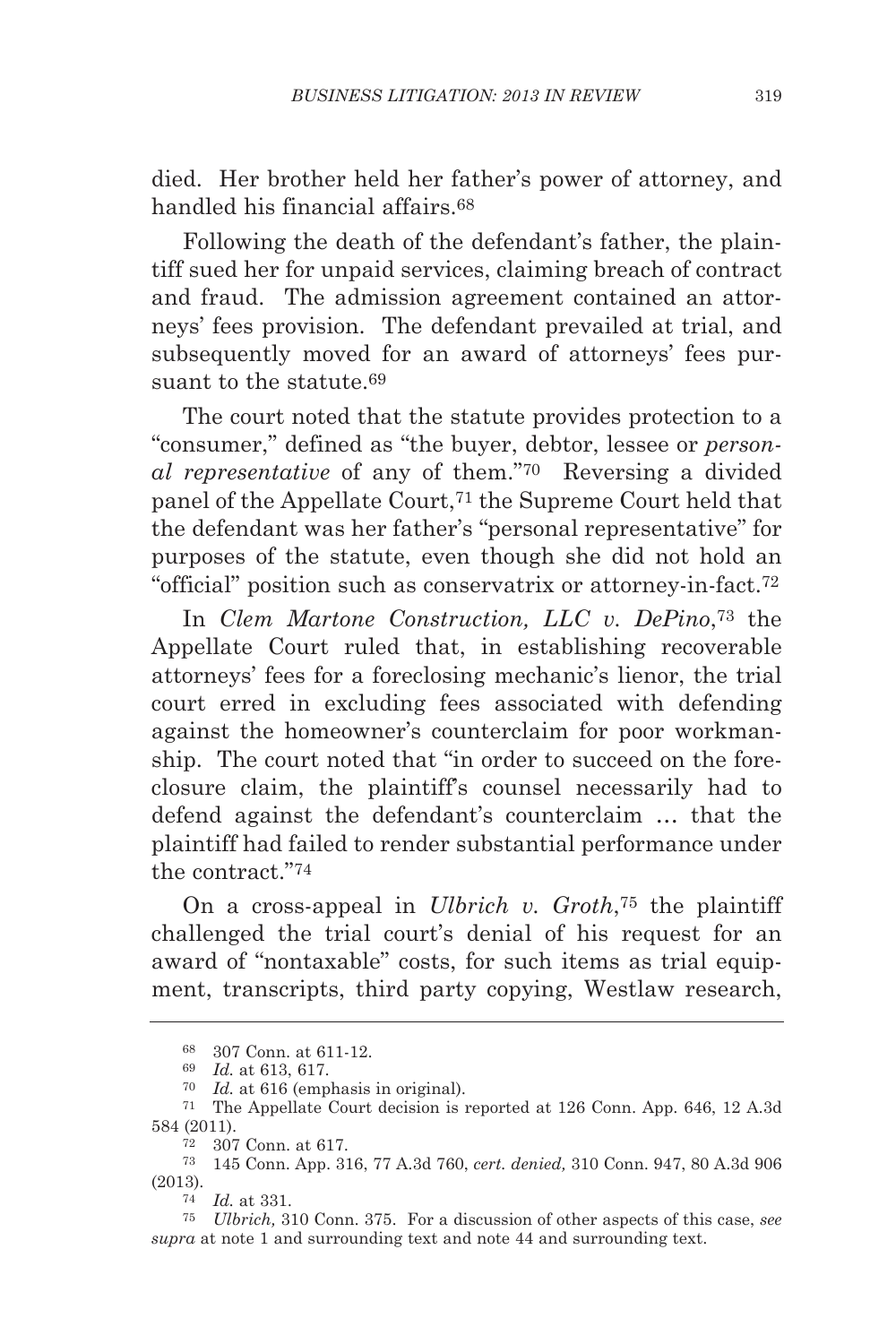delivery costs, marshal fees, the jury fee and court fees.76 Ulbrich had made this request<sup> $77$ </sup> pursuant to General Statutes Section 42-110g(d), a section of CUTPA that allows award for "costs and reasonable attorneys' fees." The trial court denied the request, based on a decision of the Appellate Court, *Miller v. Guimaraes*,78 holding that awards for "costs" pursuant to General Statutes Section 42-110g(d) are limited to those specifically taxable by statute.79

The Supreme Court reversed this aspect of the trial court's decision. The court noted "it is well established that nontaxable costs may be awarded as punitive damages under the common law."80 Given that CUTPA separately provides for awards of punitive damages pursuant to General Statutes Section 42-110g(a), and in light of the remedial purpose of CUTPA as a whole, the Supreme Court held that nontaxable costs may be recoverable as an element of punitive damages under the latter statute.<sup>81</sup>

The *Ulbrich* decision is noteworthy also for a detailed analysis, under the factors articulated by the United States Supreme Court in *Exxon Shipping Co. v. Baker*,82 of whether or not the trial court's separate award of punitive damages under CUTPA passed constitutional muster. Those factors include "whether the defendant's conduct was reckless, intentional or malicious; whether the defendant's action was taken or omitted in order to augment profit; whether the wrongdoing was hard to detect; whether the injury and compensatory damages were small, providing a low incentive to bring the action; and whether the award will deter the defendant and others from similar conduct, without financially destroying the defendant…. Of these factors, the reprehensibility of the defendant's conduct is the most important."<sup>83</sup> The court found that the trial court's award of treble damages was justified under the *Exxon* analysis.

<sup>76</sup> *Id.* at 461.

<sup>77</sup> *Id.*

<sup>78</sup> 78 Conn. App. 760, 782-83, 829 A.2d 422 (2003).

<sup>79</sup> *Ulbrich*, 310 Conn. at 462.

<sup>80</sup> *Id.*

<sup>81</sup> *Id.* at 462-63. 82 554 U.S. 471 (2008).

<sup>83</sup> *Ulbrich*, 310 Conn. at 454-55 (citations and internal punctuation omitted).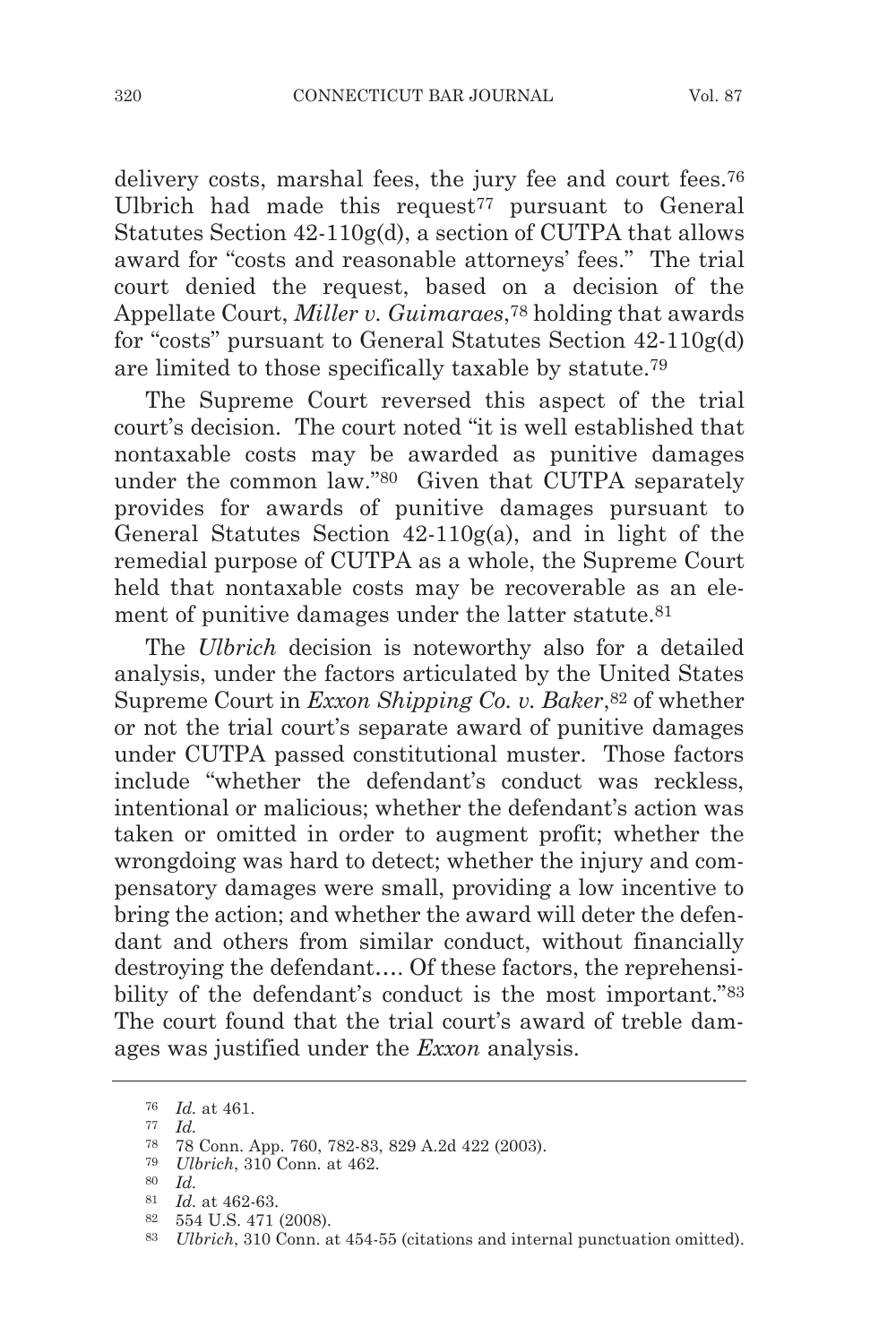*Sikorsky Financial Credit Union, Inc. v. Butts*<sup>84</sup> presented the question of whether a contract term that governed the "postmaturity" interest rate, but did not explicitly apply "postjudgment," should control the court's award of postjudgment interest. The contract at issue, an installment sale contract for the purchase of a motor vehicle, imposed interest at the rate of 9.14% per annum, both before and after maturity. Upon the borrower's default, the plaintiff repossessed and sold the vehicle, sued for a deficiency, and obtained a judgment. The trial court applied the contract interest rate up to the date of judgment, but awarded discretionary postjudgment interest at two percent per annum, pursuant to General Statutes Section 37-3a.85

On appeal, the plaintiff argued that the contractual interest rate should have applied to both pre- and postjudgment interest. Noting that the contract did not expressly address postjudgment interest, the Appellate Court disagreed, and affirmed the judgment below.86

# C*. Other Remedies Cases*

In *Nation Electrical Contracting, LLC v. St. Dimitrie Romanian Orthodox Church*,87 the Appellate Court found a property owner liable in unjust enrichment to a subcontractor that had performed work on its property, even though the owner had fully paid its obligation to the general contractor on the project. The defendant contracted with Primrose Construction Company, Inc. (Primrose) to construct a church on its property. Primrose in turn hired the plaintiff to perform electrical work. In January of 2008, the plaintiff submitted an invoice to Primrose in the amount of \$40,000 for services rendered. The following month, Primrose ceased work on the project, and submitted a final progress bill to the defendant, which refused to pay. That bill included the work performed by the plaintiff, which had

<sup>84</sup> 144 Conn. App. 755, 75 A.3d 700, *cert. granted,* 310 Conn. 931, 78 A.3d 857 (2013).

<sup>85</sup> *Id.* at 756-58.

<sup>86</sup> *Id.* at 758-60.

<sup>87</sup> 144 Conn. App. 808, 74 A.3d 474 (2013).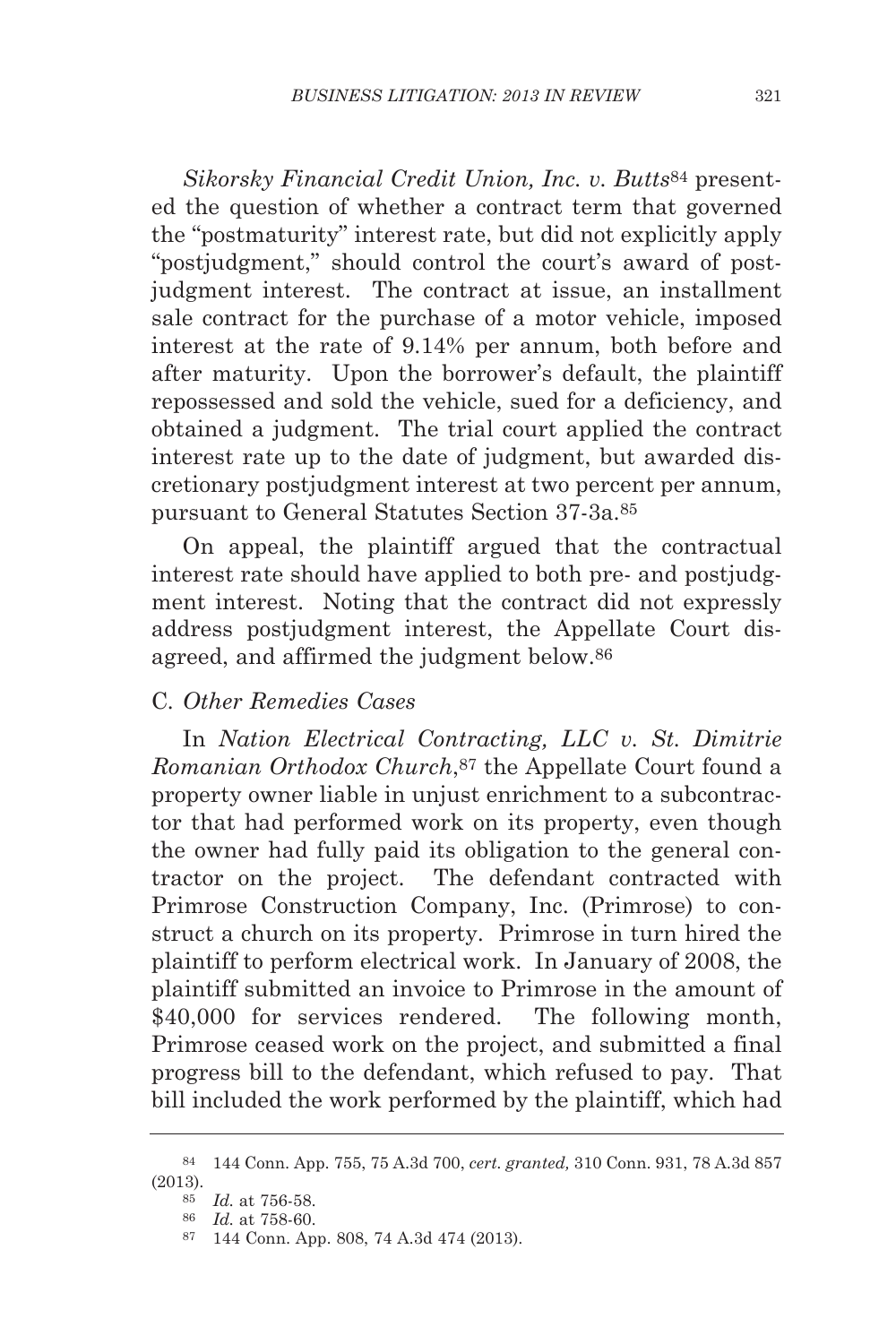fully performed its obligations under its subcontract, and in a workmanlike manner.88

Primrose recorded a mechanic's lien against the defendant's property. In a subsequent proceeding to discharge the lien, the court found that Primrose's work overall had been unworkmanlike, that the defendant had reasonably expended funds in excess of the contract price to have the project completed by another contractor, that the defendant owed nothing further to Primrose, and that there was no lienable fund to which Primrose's mechanic's lien could attach. The court granted the defendant's application to discharge Primrose's lien.89

In a separate action, the plaintiff sued the defendant for its unpaid work, claiming, among other theories, unjust enrichment. The defendant argued that such a claim should be barred, in light of the ruling in the earlier case that it owed nothing further to Primrose, the general contractor. The trial court disagreed with the defendant, finding that the earlier ruling in the Primrose litigation had no such preclusive effect. Given that the defendant had received the benefit of the plaintiff's work, and that the defendant had paid neither the plaintiff nor Primrose for that particular work, the plaintiff's claim was subject to a straightforward analysis under the principles of unjust enrichment, which supported a judgment for the plaintiff. The trial court also awarded the plaintiff statutory prejudgment interest, pursuant to General Statutes Section 37-3a.90

The Appellate Court affirmed. The court agreed that the ruling in the first case discharging Primrose's mechanic's lien did not create an obstacle to the plaintiff's subsequent claim for unjust enrichment. The court further found, in an apparent matter of appellate first impression, that statutory prejudgment interest for the wrongful detention of money may be awarded in actions for unjust enrichment.91

<sup>88</sup> *Id.* at 810-11.

<sup>89</sup> *Id.* at 811-12.

<sup>90</sup> *Id.* at 813-14, 819.

<sup>91</sup> *Id.* at 818-21.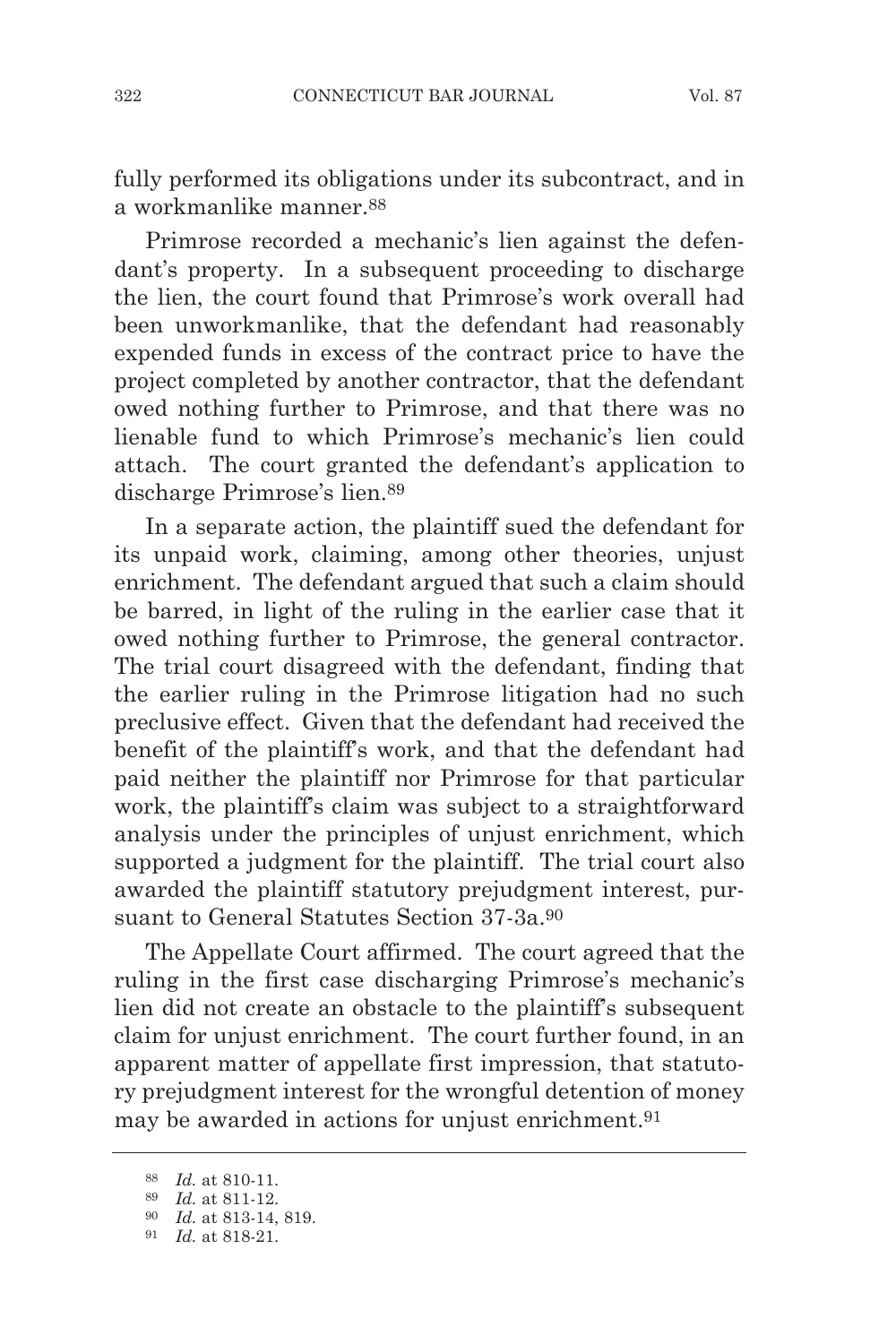In *DDS Wireless International, Inc. v. Nutmeg Leasing, Inc.,*<sup>92</sup> the Appellate Court ruled that the common-law contract defense known as frustration of purpose cannot trump remedies spelled out in the parties' contract. The defendant, an operator of a fleet of taxi cabs, had purchased a mobile dispatch system, with an associated service contract, from the plaintiff. The service contract allowed either party to cancel the agreement following default by the other party and expiration of a thirty-day notice-and-cure period.93

When Nutmeg sent DDS Wireless a termination notice that did not comply with the notice provision in the agreement, DDS Wireless sued for nonpayment under the service contract. At trial, a principal of Nutmeg testified that the dispatch system was unreliable. Crediting that testimony, the trial court entered judgment for the defendant, finding that the purpose of the service agreement had been frustrated.94

The Appellate Court reversed. Tracing the doctrine of frustration of purpose back to an English case from 1903,95 the court noted that the doctrine has been adopted in Connecticut and "acts to provide an excuse for nonperformance by a party whose purposes were thwarted by events the parties did not contemplate and could not foresee."96 The Appellate Court ruled that the doctrine did not apply in the case before it, given that the parties had indeed contemplated the very circumstance at hand–dissatisfaction on the part of the customer with the performance of the system–and had prescribed a legal avenue to end the contractual relationship. Accordingly, and given that the defendant had not properly invoked the mechanism permitted

<sup>92</sup> 145 Conn. App. 520, 75 A.3d 86 (2013).

<sup>93</sup> *Id.* at 522.

<sup>94</sup> *Id.* at 522-23.

<sup>95</sup> The court referred to *Krell v. Henry,* 2 K.B. 740 (C.A. 1903), in which a would-be spectator of the coronation of King Edward VII contracted to rent an apartment overlooking the procession route. When the coronation was postponed and the procession cancelled, the spectator refused to pay for the rental. Following suit by the apartment owner, the court excused the breach, on the grounds that "the object of the contract was frustrated by the non-happening of the coronation and its procession on the days proclaimed." *Id.* at 525-26.  $\frac{96}{16}$  *Id.* at 526.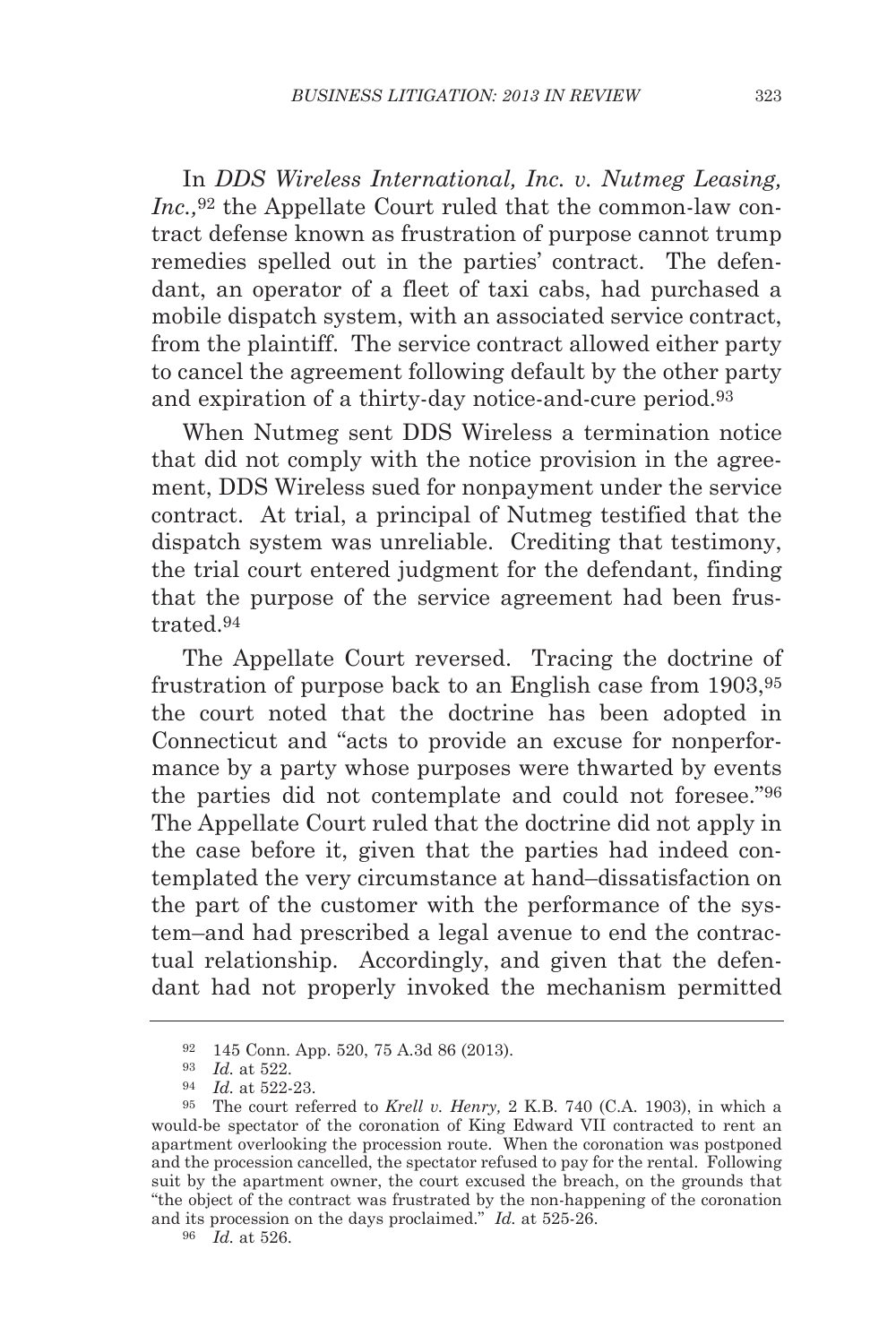under the contract, the court found that the trial court had erred in applying the frustration doctrine, and reversed the judgment below.<sup>97</sup>

The promissory note at issue in *General Electric Capital Corporation v. Metz Family Enterprises, LLC*<sup>98</sup> contained a forum selection clause requiring any dispute to be litigated on the merits in New York, but allowing a party to elect any other jurisdiction "for equitable relief … including, but not limited to orders of attachment or injunction necessary to maintain the status quo pending litigation or to enforce judgments …"99 The plaintiff obtained a prejudgment remedy in the Connecticut Superior Court, from which the defendants appealed, claiming that through operation of the forum selection clause, the court lacked personal jurisdiction over them. The Appellate Court agreed with the defendants, and reversed the judgment below.100

The court noted that under Connecticut practice, "a plaintiff's application for a prejudgment remedy is not a stand-alone pleading," but rather "is entirely dependent upon … an action … upon which a Connecticut court will render judgment."101 The action brought by the plaintiff sought "legal relief in the form of money damages . . . [and not] any form of equitable relief."<sup>102</sup> That is, although the plaintiff sought equitable relief by way of its PJR application, the complaint itself "did not seek equitable relief and, instead, proceeded on a general breach of contract theory for which it sought legal relief."<sup>103</sup> Thus the plaintiff's action "did not fall under the limited exception of the forum selection clause."104

The court's reasoning is puzzling, given that the forum selection clause is not limited to "bringing an action for

104 *Id.*

<sup>97</sup> *Id.* at 527.

<sup>98</sup> 141 Conn. App. 412, 61 A.3d 1154 (2013).

<sup>99</sup> *Id.* at 417, n. 2.

<sup>100</sup> *Id.* at 422-23.

<sup>101</sup> *Id.* at 424 (quoting Cahaly v. Benistar Property Exchange Trust Co., 268 Conn. 264, 273-74, 842 A.2d 1113 (2004)).<br><sup>102</sup> *Id.* at 425.

<sup>102</sup> *Id.* at 425. 103 *Id.* at 427.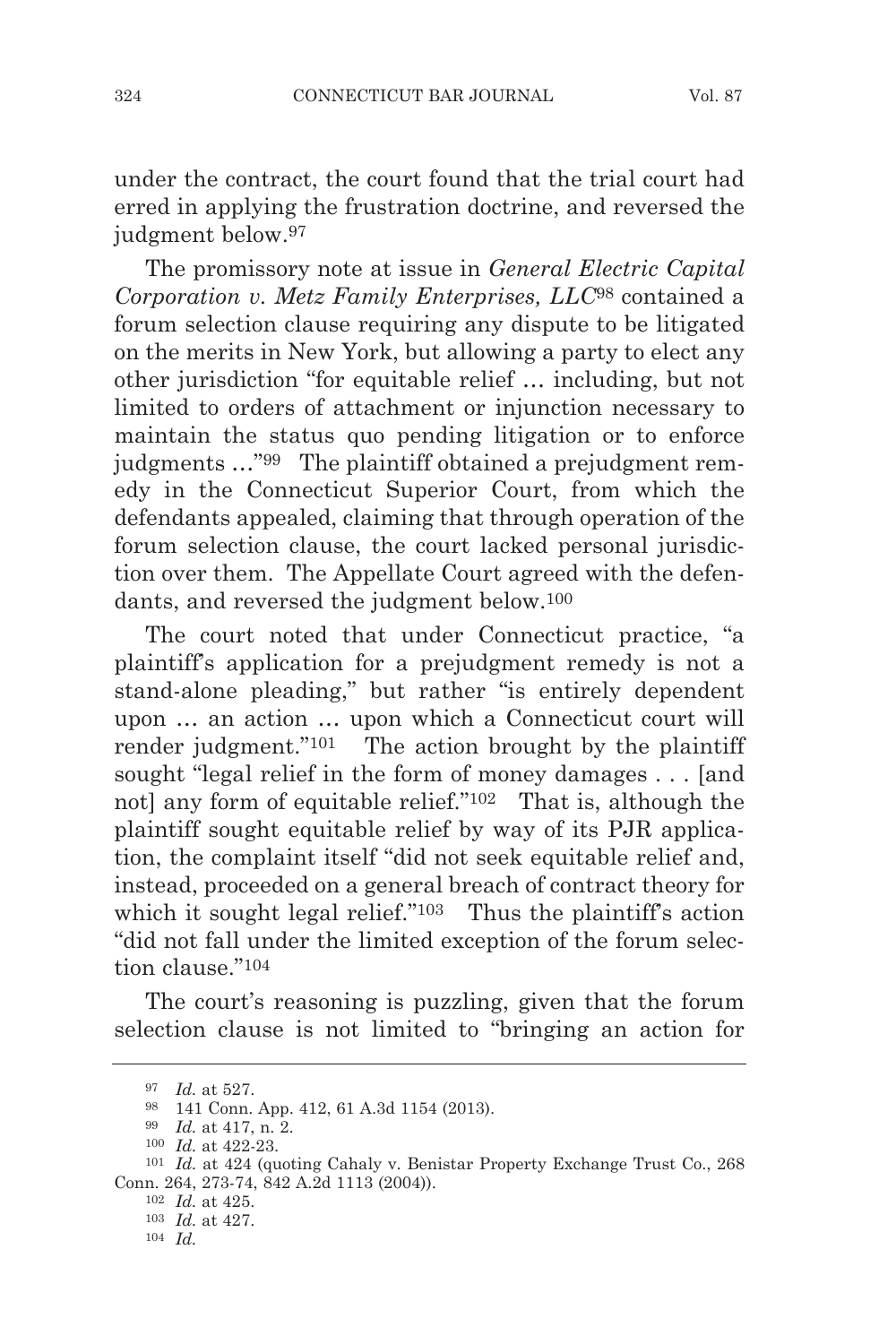equitable relief"; rather, it broadly allows a party to "apply" for equitable relief in a forum of its choosing, which appears to be just what the plaintiff did in the case.

In *Chief Information Officer v. Computers Plus Center, Inc.,*<sup>105</sup> the Supreme Court held that when the state files a lawsuit against a private party, it may still assert sovereign immunity against a counterclaim for damages. The court rejected the defendant's contention that in filing suit, the state had implicitly waived immunity to counterclaims. A defendant sued by the state must obtain the permission of the Claims Commissioner before counterclaiming for damages.106

The decision applies only to counterclaims at law; consistent with ancient caselaw, sovereign immunity does not bar equitable counterclaims to suits in equity.107 In *dictum*, the court strongly intimated that sovereign immunity similarly would not bar counterclaims in recoupment–limited to reducing or defeating the state's claim, but not seeking affirmative recovery.108

In *Citibank N.A. v. Lindland,*109 the Supreme Court ruled that the successful bidder at a foreclosure auction could properly intervene in a foreclosure action, and move to open and modify the court's supplemental judgment, even after title to the property had passed to him. The plaintiff sued to foreclose a second-position mortgage on property in Cromwell. The trial court, not realizing that the mortgage at issue was a second mortgage and that the property lacked equity, ordered a judgment of foreclosure by sale. The committee for sale was unaware of the first mortgage, and therefore did not disclose it to prospective bidders. Robert Olsen tendered the high bid in the amount of \$216,000, and consummated the purchase on January 21, 2009, similarly unaware that the property was subject to a first mortgage–and indeed that that first mortgage had recently been foreclosed, in a separate action.110

<sup>105</sup> 310 Conn. 60, 74 A.3d 1242 (2013).

<sup>106</sup> *Id.* at 79, 91.

<sup>107</sup> *Id.* at 83.

<sup>108</sup> *Id.* at 77, n. 21.

<sup>109</sup> 310 Conn. 147, 75 A.3d 651 (2013).

<sup>110</sup> *Id.* at 151-54.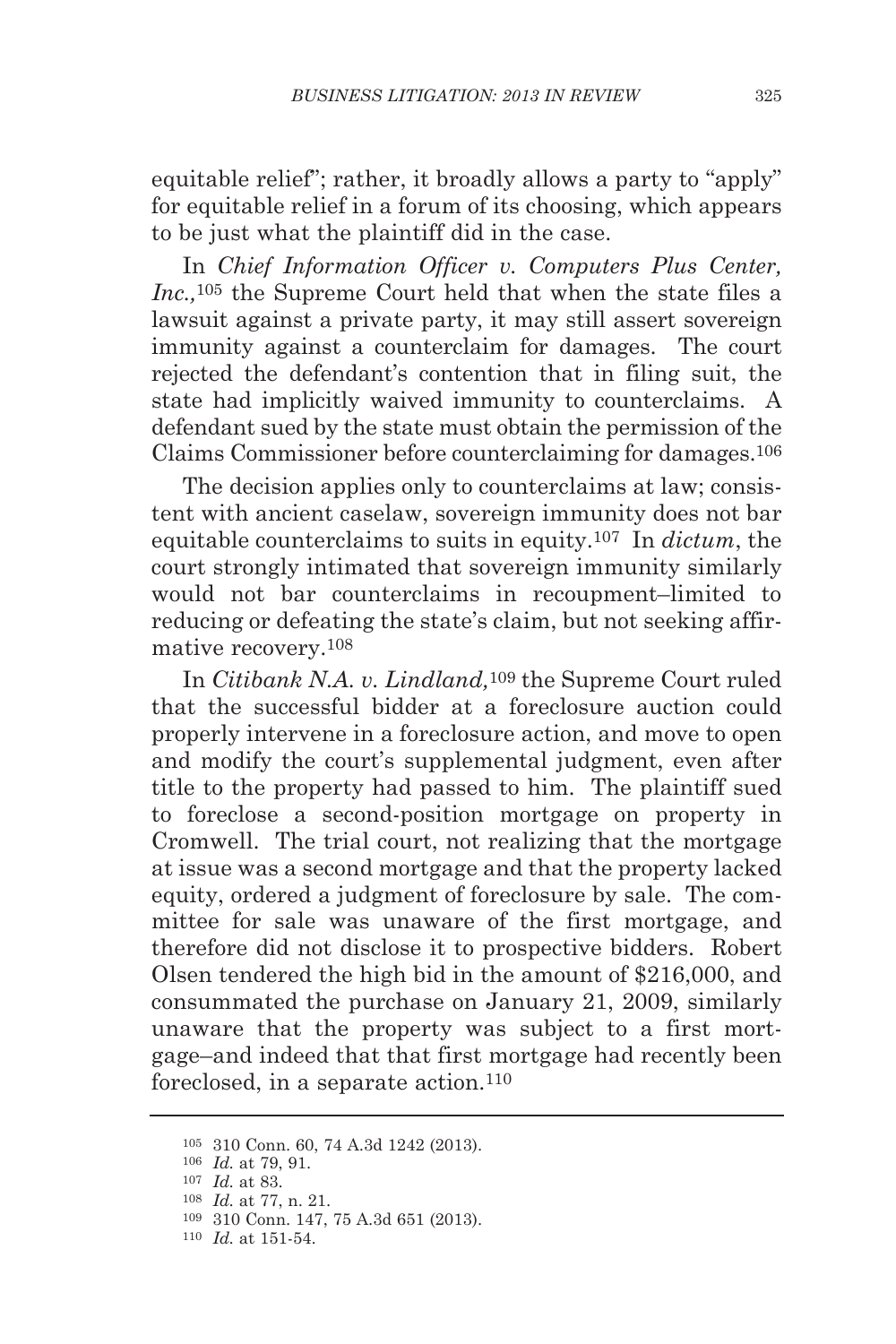On February 26, 2009, the trial court entered a supplemental judgment disbursing \$91,854.27 to the plaintiff in satisfaction of its mortgage debt.111 The court then entered a further supplemental judgment authorizing disbursement to the property owner, but execution of that order was stayed, and the court retained custody of the balance of the sale proceeds.112

In April of 2009, Olsen learned the true state of affairs, successfully moved to intervene in the case, and moved to open and vacate the judgments of foreclosure by sale and the supplemental judgments. The trial court granted the motion to open.<sup>113</sup>

The plaintiff appealed from that order, and the Appellate Court reversed, holding that Olsen lacked standing to pursue his claims against the plaintiff, and that the court lacked authority to open the foreclosure judgments after title to the property passed to him.114 The Supreme Court granted certification to appeal, and reversed.115 The court concluded that, given that Olsen had expended funds for the purchase of the property, and that the supplemental judgments addressed the distribution of those funds, Olsen met the test of classical aggrievement and thus had standing to pursue his claims.116 As for the court's authority to grant him relief after title had passed, the Supreme Court noted that Olsen "does not seek any remedy relating to the property itself; it is the proceeds from the sale and the restitution thereof that is at issue."117 Because the trial court's authority over the property was immaterial, and its authority over the sale proceeds was clear, the court had authority to open the supplemental judgments.118

<sup>111</sup> *Id.* at 154.

<sup>112</sup> *Id.*

<sup>113</sup> *Id.* at 154-56.

<sup>114</sup> Citibank, N.A. v. Lindland, 131 Conn. App. 653, 656, 666, 27 A.3d 423 (2011).

<sup>115</sup> 310 Conn. at 175.

<sup>116</sup> *Id.* at 164-65.

<sup>117</sup> *Id.* at 168.

<sup>118</sup> *Id.*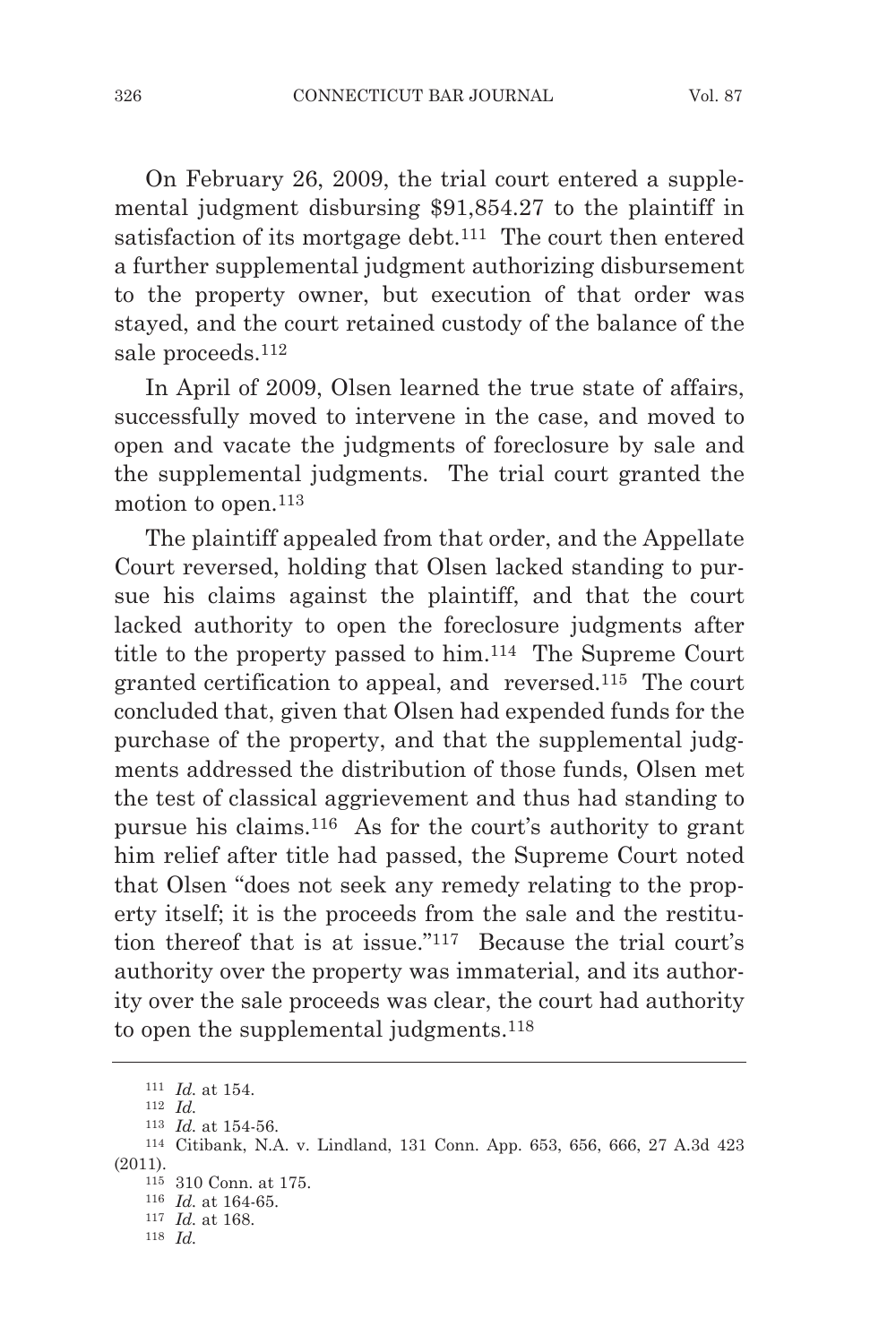# III. BUSINESS TORTS

2013 featured several appellate cases about the reach of liability for tortious interference and unfair trade practice.

*Landmark Investment Group, LLC v. Calco Construction and Development Company*,119 the Appellate Court drew a distinction between "aggressive business practices"120 and tortious interference–agreeing with the trial court that the defendants had committed the former but not the latter. The plaintiff was a party to a purchase and sale agreement with Chung Family Realty Partnership, LLC (Chung, LLC) pertaining to a parcel of land in New Britain. Those parties had a falling out, and the plaintiff sued Chung, LLC seeking to enforce the agreement (Chung litigation). Meanwhile, the defendant John Senese, through his company Calco Construction and Development Company (Calco), entered into a backup agreement with Chung, LLC for the purchase of the property, which was contingent upon Chung, LLC prevailing in the Chung litigation. Senese played additional angles as well, purchasing the existing mortgages on the parcel, and funding Chung, LLC's legal fees in connection with the Chung litigation.<sup>121</sup>

The plaintiff prevailed in the Chung litigation, obtaining an order, affirmed by the Appellate Court, of specific performance directing Chung, LLC to convey the property to the plaintiff.122 But the plaintiff was unable to capitalize on its victory, as the town had meanwhile commenced foreclosure of tax liens on the property, which eventually went to auction. The high bidder was a company formed by Senese.<sup>123</sup>

The plaintiff sued Senese and Calco, asserting claims of tortious interference, unfair trade practice, and civil conspiracy. The plaintiff sought a prejudgment remedy, but following a three-day hearing, the trial court denied the plain-

<sup>119</sup> 141 Conn. App. 40, 60 A.3d 983 (2013).

<sup>120</sup> *Id.* at 47 (this is the trial court's characterization of the behavior of the defendants that gave rise to the suit).

<sup>121</sup> *Id.* at 41-46.

<sup>122</sup> *Id.* at 46 (citing Landmark Inv. Grp., LLC v. Chung Family Realty P'ship, LLC, 125 Conn. App. 678, 10 A.3d 61 (2010), *cert. denied,* 300 Conn. 914, 13 A.3d 1100 (2011)).

<sup>123</sup> *Id.*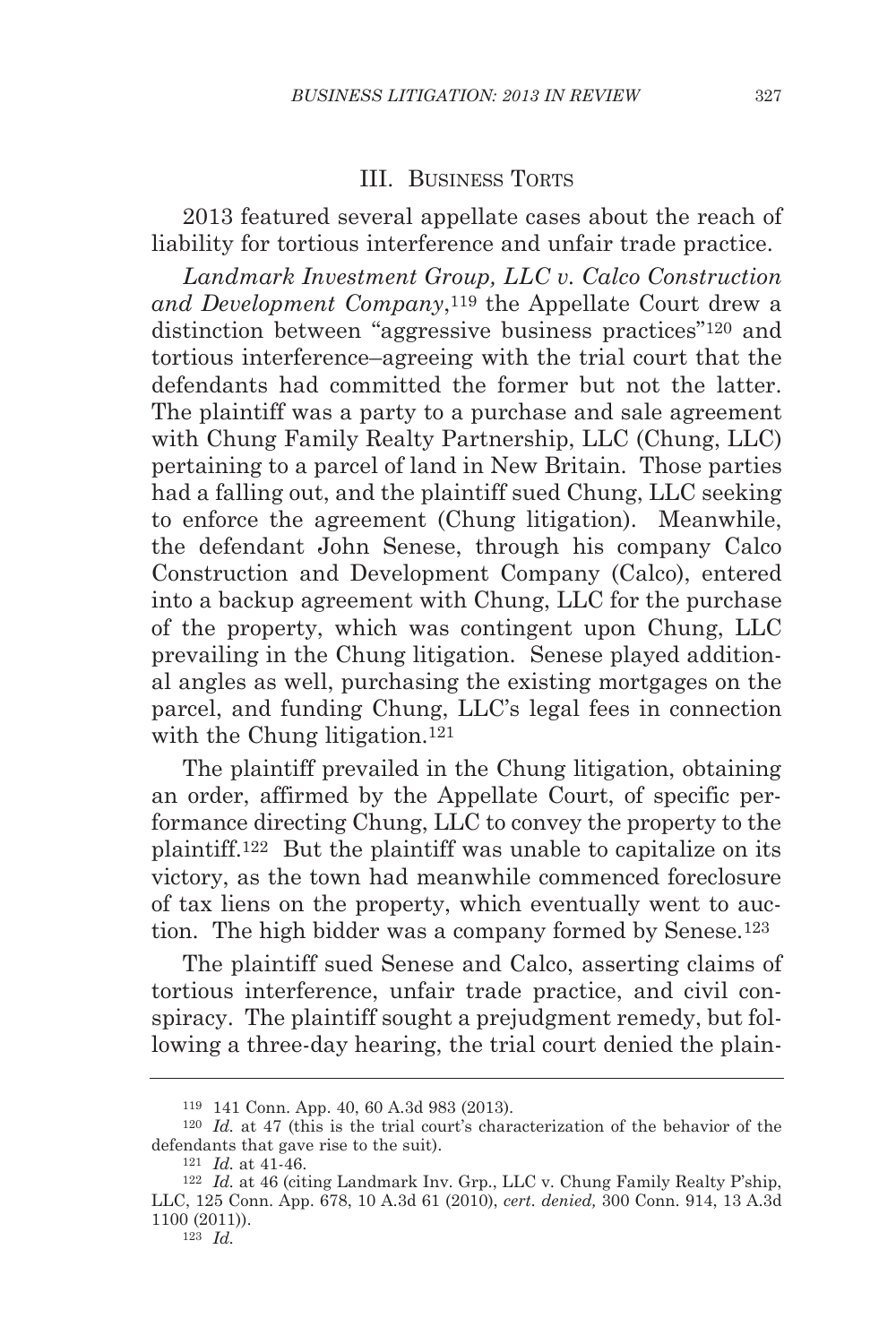tiff's application, finding "no evidence that Senese enticed or manipulated Chung, LLC, into terminating its agreement with the plaintiff" or that "Senese and/or Calco made any misrepresentations or committed any other tort in the course of conduct which ultimately injured [the plaintiff]."124 The plaintiff appealed, but the Appellate Court, deferring to the trial court's findings of credibility and weighing of the evidenced, affirmed the judgment below.125

In *Marinos v. Poirot*,126 the Supreme Court revisited the requirement that a plaintiff filing suit under CUTPA must allege and prove he or she has suffered an "ascertainable loss of money or property."127 The plaintiff, executrix of the estate of a deceased attorney, brought suit against two attorneys, including a former employee, alleging that they had stolen clients, files, supplies and staff time from the decedent's law office. Among the plaintiff's various causes of action was a claim under CUTPA.128

In response to the defendants' discovery request seeking a calculation of the alleged loss, plaintiff replied that an accounting "is ongoing, therefore no itemization can be listed herein. As soon as the cumulative value has been assessed we will forward a copy of the same."129 However, the plaintiff never followed through with the promised information, and the trial court granted the defendants' motion for summary judgment, observing that the plaintiff's objection included no proof of loss beyond "conclusory statements and a list of office supplies allegedly taken . . . ."130

The Supreme Court affirmed. The court observed that, for purposes of CUTPA, "ascertainable loss" need only be "capable of being discovered, observed or established," and not necessarily measured in a precise amount.<sup>131</sup> But here, in the face of a summary judgment motion, the plaintiff

<sup>124</sup> *Id.* at 47-48.

<sup>125</sup> *Id.* at 52-55.

<sup>126</sup> 308 Conn. 706, 66 A.3d 860 (2013).

<sup>127</sup> *Id.* at 708 (citing CONN. GEN. STAT. § 42-110g(a)).

<sup>128</sup> *Id.* at 709-11.

<sup>129</sup> *Id.* at 711.

<sup>130</sup> *Id.*

<sup>131</sup> *Id.* at 714.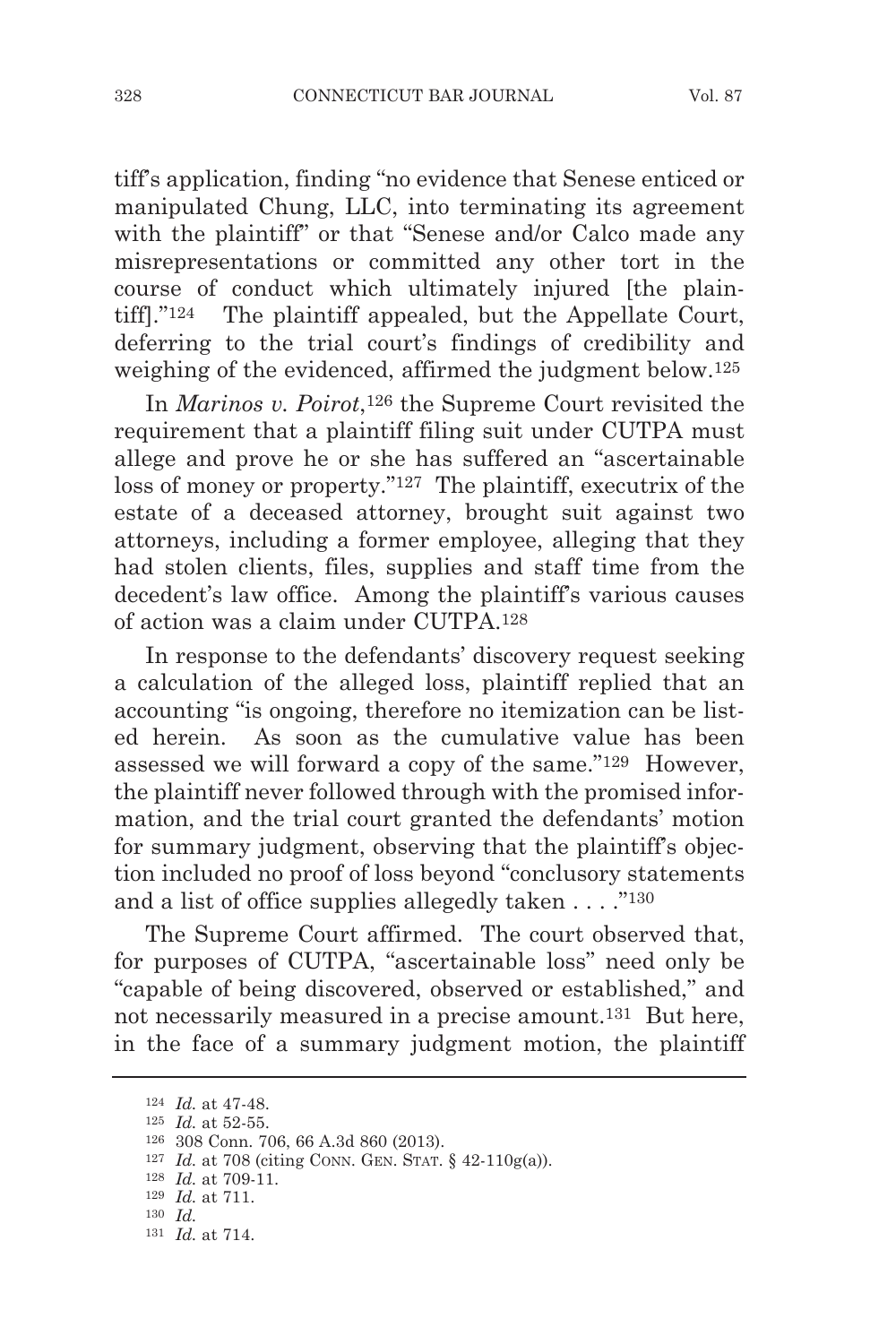"fail[ed] to offer *any* proof of any loss allegedly suffered."132 The court brushed aside the plaintiff's list of allegedly purloined office supplies, such as copy paper, paper clips, and note pads, observing that the act "is not designed to afford a remedy for trifles."133

In *Reyes v. Chetta,*<sup>134</sup> a business owner sold his business, used self-help to take the business back when his buyer defaulted–and found himself liable to the third party who in turn had bought the business from his buyer.

In 2007, Michael Amoruso entered into an agreement to sell his landscaping and snow removal business (business), consisting of customer accounts and equipment, to Nicholas Chetta, for the sum of \$85,000. The debt was evidenced by a promissory note, which provided for acceleration of the debt upon default, but did not provide that Amoruso would thereupon have the right to take back his customers.135

Within a few months, in January of 2008, Chetta sold the business to the plaintiff, for a cash price of \$50,000. That spring, Chetta stopped making payments on his note to Amoruso, and Amoruso learned that Chetta had sold the business to the plaintiff. Amoruso responded by contacting his former customers, telling them he was back in business, and encouraging them to cancel their business relationship with the plaintiff and return to him. He succeeded in recapturing approximately seventy percent of his former customers.136

Upon trial of the plaintiff's ensuing lawsuit against both Amoruso and Chetta, the court found Amoruso liable for tortious interference with business relations and violations of CUTPA. The court entered judgment for the plaintiff for the entire \$50,000 purchase price he had paid to Chetta, together with an award of prejudgment interest.137

<sup>132</sup> *Id.* at 716 (emphasis in original).

<sup>133</sup> *Id.* at 715, n. 5 (citing Hinchcliffe v. Am. Motors Corp., 184 Conn. 607, 614, 440 A.2d 810 (1981)).

<sup>134</sup> 143 Conn. App. 758, 71 A.3d 1255 (2013).

<sup>135</sup> *Id.* at 760-61.

<sup>136</sup> *Id.* at 761.

<sup>137</sup> *Id.* at 762-63.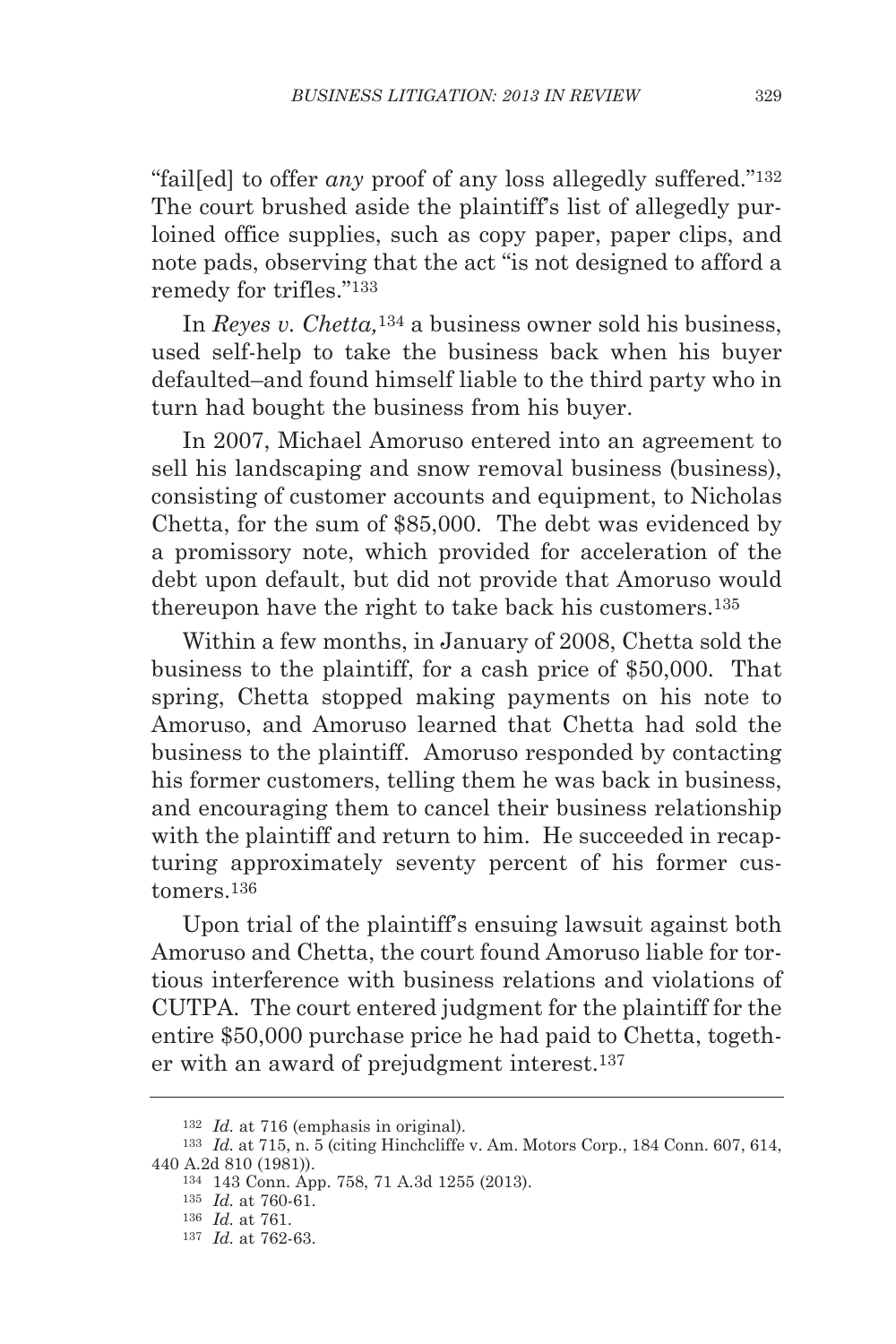The Appellate Court agreed with the trial court's findings as to liability, attaching particular significance to the fact that the loan agreement between the plaintiff and Amoruso did not provide Amoruso with the remedy of taking his customers back upon default.138 The court also noted that the purchase agreement provided that its terms would inure to each party's successors and assigns, evidencing that the parties contemplated that Chetta might sell the business to a third party.139

In *State v. Acordia, Inc.,*140 the state sued the defendant, an independent insurance broker, alleging violations of the Connecticut Unfair Insurance Practices Act (CUIPA) and CUTPA.141 The defendant had entered into a program with five insurance carriers, under which the defendant would give them preferential consideration in placing insurance, and the carriers in turn would rebate one percent of the total premiums written through the defendant. The defendant did not disclose the existence of this program to its customers.142

At trial, four of the defendant's customers testified that they relied on the defendant to provide unbiased and independent advice regarding the purchase of insurance coverage, but that they had never been made aware of the program. The trial court found that the defendant had breached its fiduciary duty to its customers, and that this in turn gave rise to violations of CUIPA and CUTPA.143

On appeal, the defendant argued that, as a matter of law, alleged violations of the common law, such as breach of fiduciary duty, cannot provide the predicate for violations of CUIPA. The Supreme Court agreed. CUIPA defines prohibited conduct as either those acts defined in General Statutes Section 38a-816, which has 22 subsections describing a broad array of practices, or those found to be unfair

<sup>138</sup> *Id.* at 766.

<sup>139</sup> *Id.* at 766, n. 7.

<sup>140</sup> 310 Conn. 1, 73 A.3d 711 (2013).

<sup>141</sup> *Id.* at 4 (specifically alleging violations of General Statutes §§ 42-110m and 38a-816).

<sup>142</sup> *Id.* at 12.

<sup>143</sup> *Id.* at 12-14.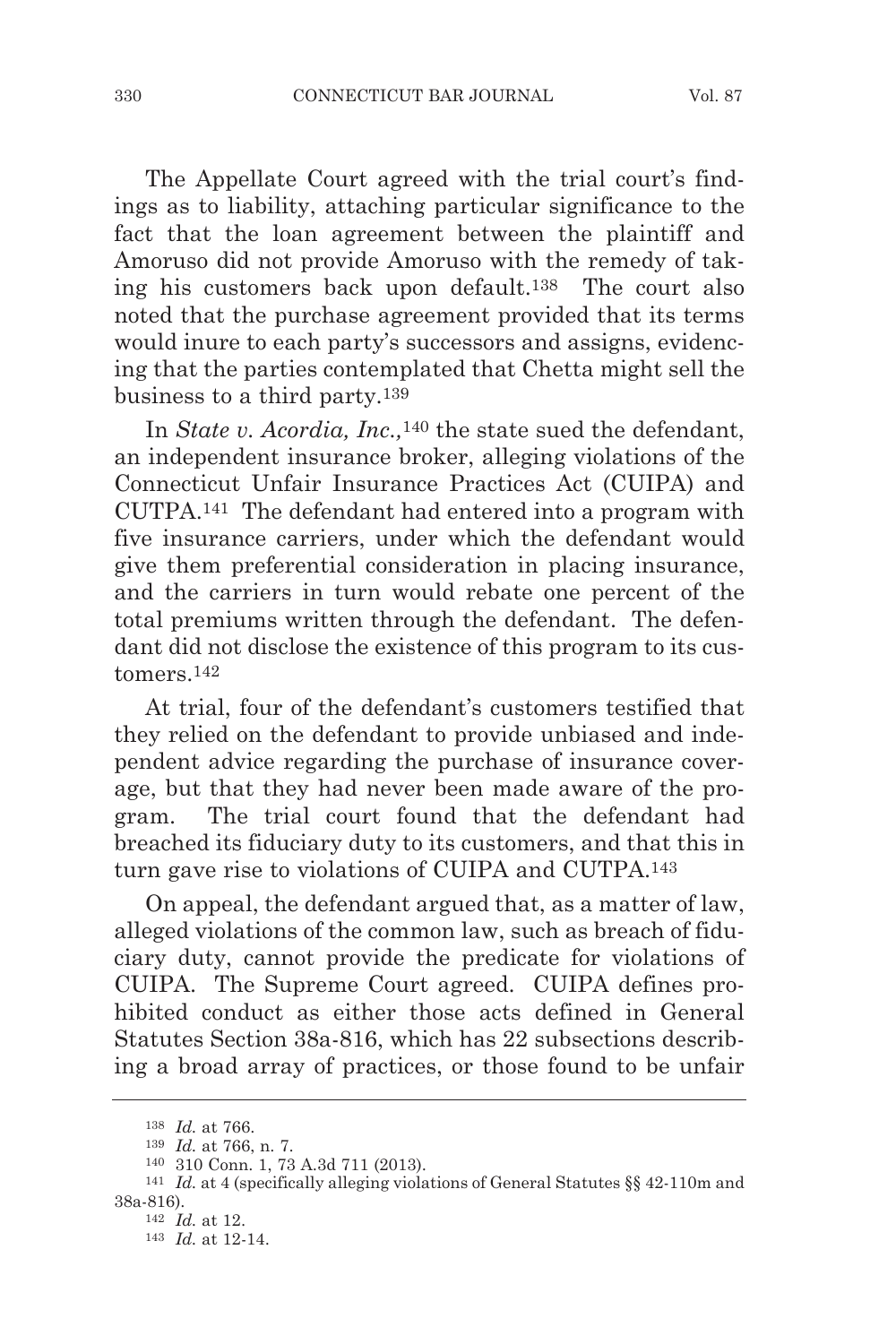practices after a hearing before the insurance commissioner, pursuant to General Statutes Sections 38a-817 and 818. The Supreme Court found that these are the only avenues for establishing a violation of CUIPA.144 The court further found that, absent a violation of CUIPA, the plaintiff's claim under CUTPA could not stand.145

#### IV. EXTENSIONS OF LIABILITY

In several cases, the appellate courts rewarded creative plaintiffs who sought to extend liability beyond the parties with whom they had contracted.

In *Brett Stone Painting and Maintenance, LLC v. New England Bank,*<sup>146</sup> a bank implicitly assumed its borrower's obligations under a home construction contract, and became liable for the entire cost of completing the house. The defendant bank (bank) agreed to lend up to \$374,810 to Frederick Villar for the construction of a house. As part of the security for the loan, Villar granted the bank a conditional assignment of his construction contract with the plaintiff builder.147

Following default of Villar's obligations under the loan agreement, an officer of the bank urged the plaintiff to continue working on the house, knowing that the cost to complete would exceed the balance of funds available under the loan agreement.<sup>148</sup> The plaintiff did so, and the bank rendered three partial payments but refused to pay the plaintiff in full for the work it had performed.149

The trial court found that through its conduct, the bank had implicitly exercised its rights as assignee of the construction contract, thereby stepping into the shoes of the borrower and assuming the duty to pay. The court entered judgment for the plaintiff in the amount of \$61,852.14, plus an award for attorneys' fees pursuant to the contract.150

<sup>144</sup> *Id.* at 20-27.

<sup>145</sup> *Id.* at 37-38.

<sup>146</sup> 143 Conn. App. 671, 72 A.3d 1121 (2013).

<sup>147</sup> *Id.* at 674-75.

<sup>148</sup> *Id.* at 678. The loan agreement required the improvements to be completed by February 28, 2008, which was not accomplished. *Id.* at 676.

<sup>149</sup> *Id.* at 677, 686.

<sup>150</sup> *Id.* at 678.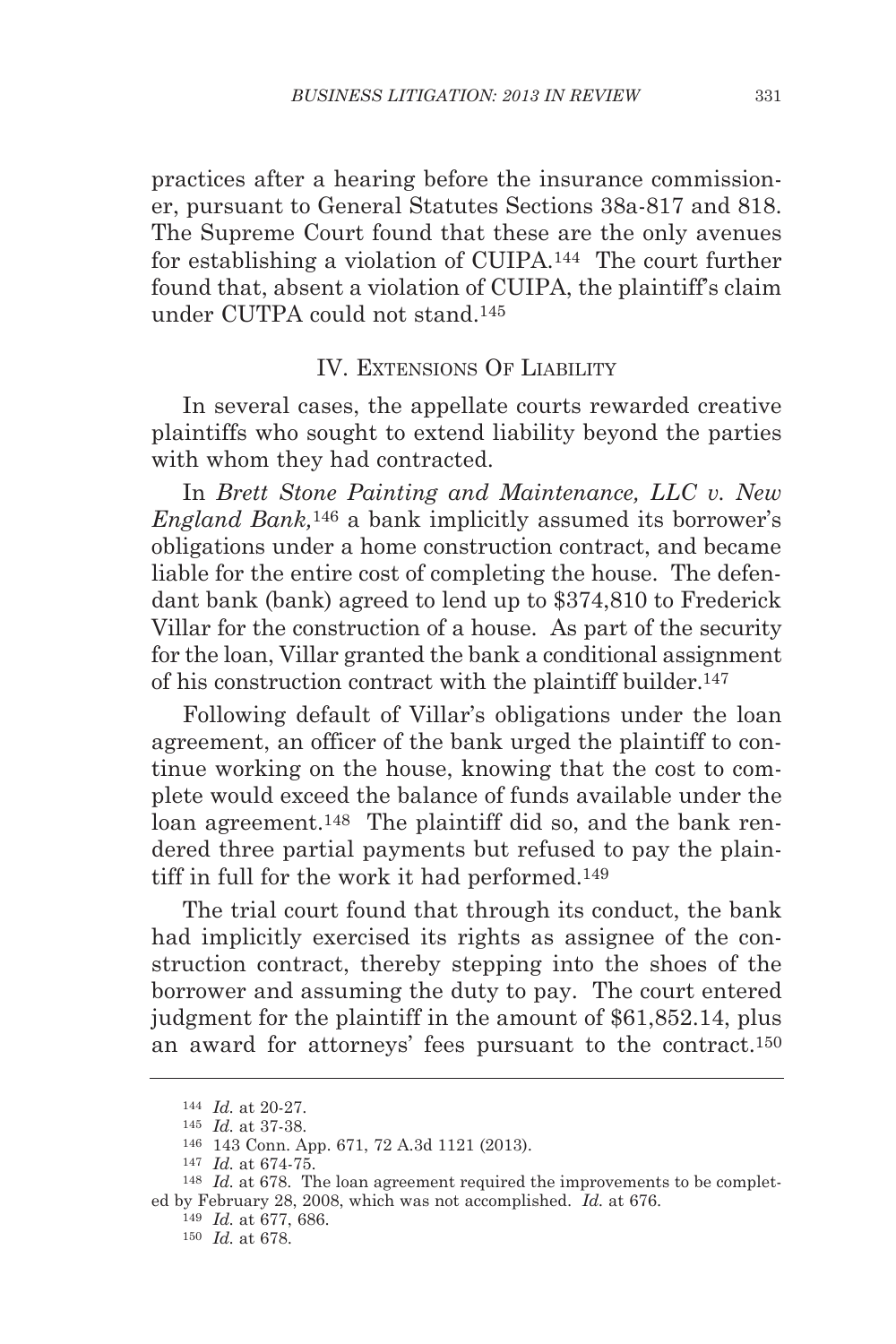The Appellate Court found that the trial court's factual finding as to assumption of the contract was not clearly erroneous, and affirmed the judgment below.151

In *Coppola Construction Company v. Hoffman Enterprises Ltd. Partnership,*<sup>152</sup> the Supreme Court examined another angle of a many-faceted issue: when does the corporate form protect a company's principal from personal liability in tort?

The plaintiff brought suit against both the first-named defendant (Hoffman Enterprises) and its principal, Jeffrey S. Hoffman (Hoffman). The action arose from certain site work that the plaintiff, a construction contractor, had performed on property owned by Hoffman Enterprises. In connection with that work, the plaintiff had dealt with Hoffman Enterprises' putative construction manager and agent, Signature Construction Services, LLC (Signature). Signature purported to authorize the plaintiff to perform extra work, for which the plaintiff was never paid.153

In the single count of its complaint directed against the individual Hoffman, the plaintiff alleged that after the plaintiff performed its work, Hoffman repudiated his earlier representations that Signature was the agent for Hoffman Enterprises. The plaintiff therefore pursued Hoffman personally on a claim of negligent misrepresentation.<sup>154</sup>

In a motion to strike, Hoffman countered that the plaintiff's claim against him was legally insufficient. Hoffman argued that even assuming Signature had lacked actual authority to act as Hoffman Enterprises' agent, if he on behalf of Hoffman Enterprises had assured the plaintiff to the contrary (as alleged), that would have the effect of conferring apparent authority upon Signature to bind Hoffman Enterprises. In other words, if the plaintiff indeed had reasonably relied upon Hoffman's representations that Signature was the agent of Hoffman Enterprises, that would give the plaintiff a contract remedy against Hoffman Enterprises, meaning there had been no "detrimental"

<sup>151</sup> *Id.* at 686.

<sup>152</sup> 309 Conn. 342, 71 A.3d 480 (2013).

<sup>153</sup> *Id.* at 344-46.

<sup>154</sup> *Id.* at 346.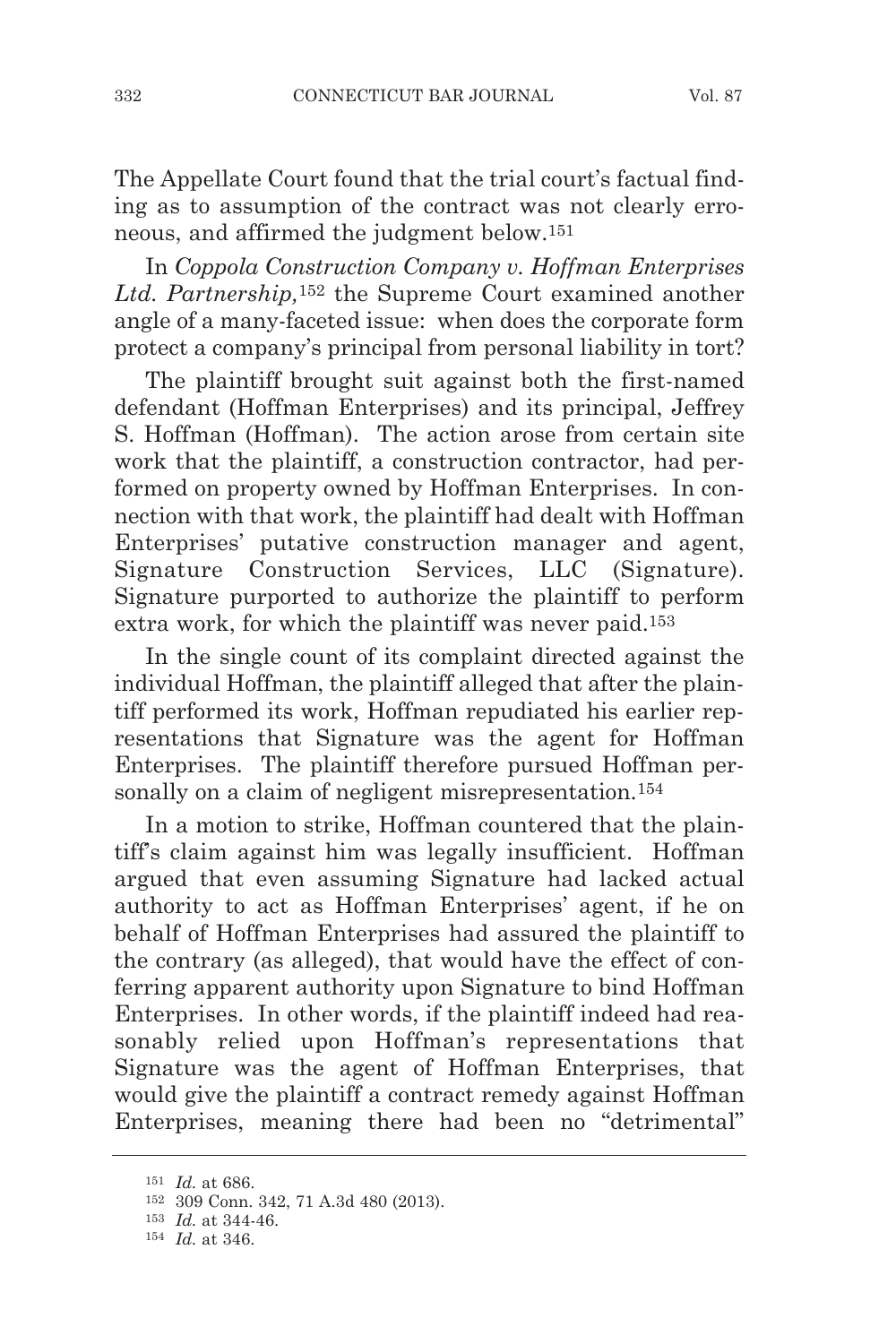reliance as required for a viable claim of negligent misrepresentation. The trial court agreed with Hoffman, and granted his motion to strike.155

The Appellate Court reversed, noting that the plaintiff had the "right to plead alternative causes of action based on the same facts" and that "tort remedies may be different from contract remedies, and damages may be sought from different parties."156 Following a grant of certification the Supreme Court agreed and affirmed the judgment of the Appellate Court. The Supreme Court noted the "black letter law that an officer of a corporation who commits a tort is personally liable to the victim regardless of whether the corporation itself is liable."157 The court also noted that, while the precise issue at hand appeared to be one of national first impression, courts in other jurisdictions had found "viable claims of negligent misrepresentation brought against corporate officers, despite the existence of contractual remedies against the corporate entity arising from the same conduct."158

In *Joseph General Contracting, Inc. v. Couto,*159 the Appellate Court imposed personal contract liability upon the owner of a business that was a party to a contract, finding that in his conduct of post-contract modifications and dealings, he had left it unclear if he was acting personally or as an agent of the company.

The plaintiff, Joseph General Contracting, Inc. (company), entered into a written contract with the defendants, John Couto and Jane Couto, for the construction of a house and carriage house. The owner and president of the company was Anthony J. Silvestri.160 As the project bogged down, Silvestri did a number of things that, in the eyes of the court, "muddied the waters so that, over the course of per-

<sup>155</sup> *Id.* at 346-47.

<sup>156</sup> *Id.* at 348 (citing Coppola Constr. Co. v. Hoffman Enters. Ltd. P'ship, 134 Conn.App. 203, 210, n. 4, 38 A.3d 215 (2012)).

<sup>157</sup> *Id.* at 354 (quoting Kilduff v. Adams, Inc., 219 Conn. 314, 331, 332, 593 A.2d 478 (1991)).

<sup>158</sup> *Id.* at 354-55.

<sup>159</sup> 144 Conn. App. 241, 72 A.3d 413, *cert. granted,* 310 Conn. 924, 77 A.3d 139 (2013).

<sup>160</sup> *Id.* at 244-45.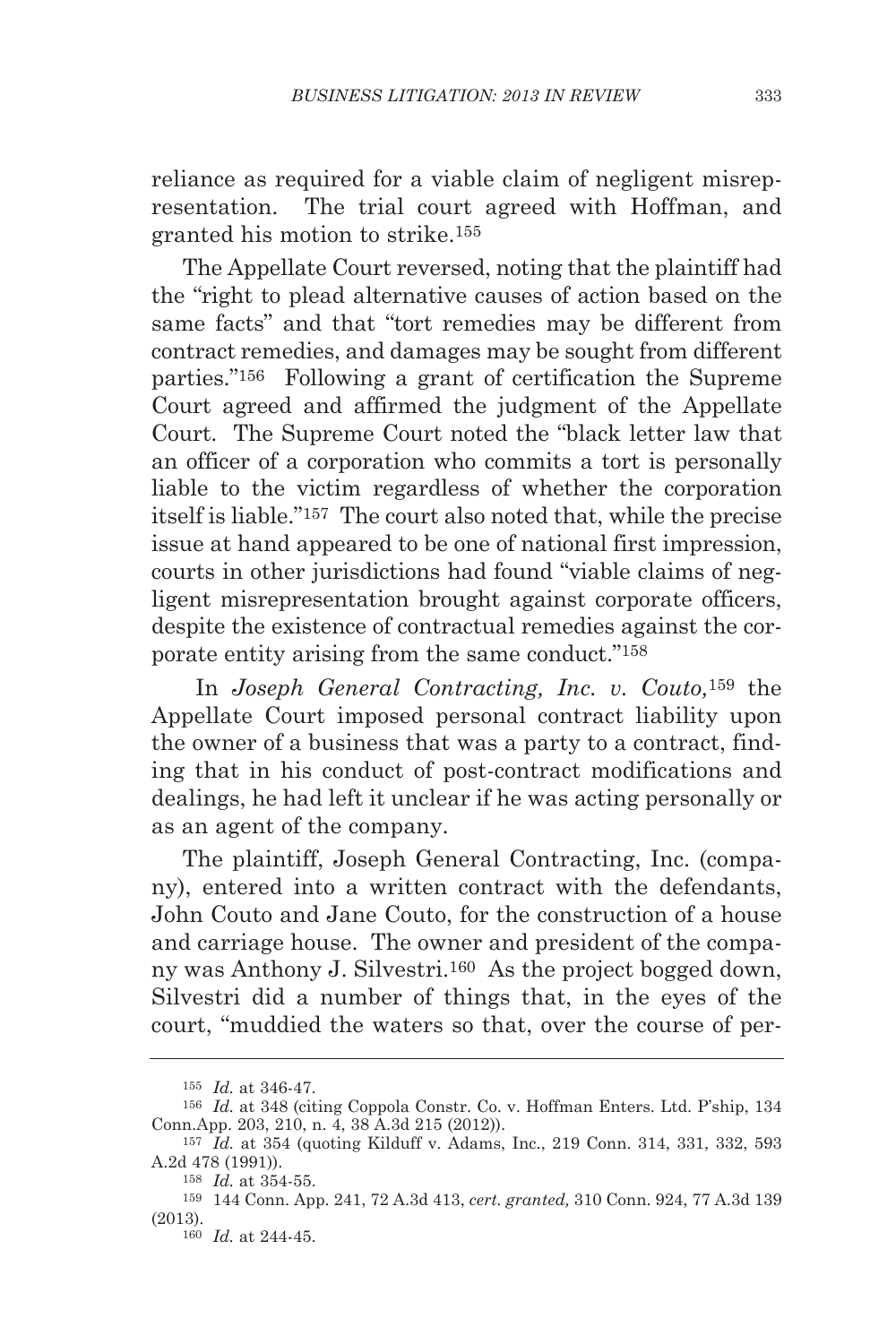formance, it became unclear to [the Coutos] with whom they were transacting business."161 Silvestri "pressured the Coutos to change the nature of the contract by paying for the development up front."162 When the company was unable to obtain sufficient financing, he struck an agreement with the Coutos that they would be reimbursed for interest they paid on a construction loan that they procured. He also "individually" signed an escrow agreement with the Coutos in connection with estate paving, and obtained a permit for a dock associated with the project.163

The trial court found that on such facts, the Coutos "reasonably were entitled to infer from Silvestri's conduct that he personally had become a party to the [construction] contract."164 On the Coutos' counterclaim, the court found Silvestri jointly and severally liable with the company for breach of that contract, as well as breach of implied warranty, trespass, and violations of CUTPA.165

The Appellate Court affirmed, finding it "reasonable for the [trial] court to find that . . . [Silvestri] did not clearly inform the Coutos that he continued, at all times, to be acting in a representative rather than in an individual capacity" and was therefore "a party to the modified contract and hence personally liable for breach of contract."<sup>166</sup>

#### V. MISCELLANEOUS BUSINESS LAW CASES

In *J.E. Robert Company v. Signature Properties, LLC,*<sup>167</sup> the Supreme Court found that a mortgage loan servicer, which was neither the owner nor the holder of the loan in question, had standing to pursue foreclosure in its own name. The court noted that under relevant provisions of the Uniform Commercial Code, persons entitled to enforce a negotiable instrument are not limited to owners and

<sup>161</sup> *Id.* at 252.

<sup>162</sup> *Id.*

<sup>163</sup> *Id.*

<sup>164</sup> *Id.* at 252-53. 165 *Id.* at 245.

<sup>166</sup> *Id.* at 253-54.

<sup>167</sup> 309 Conn. 307, 71 A.3d 492 (2013).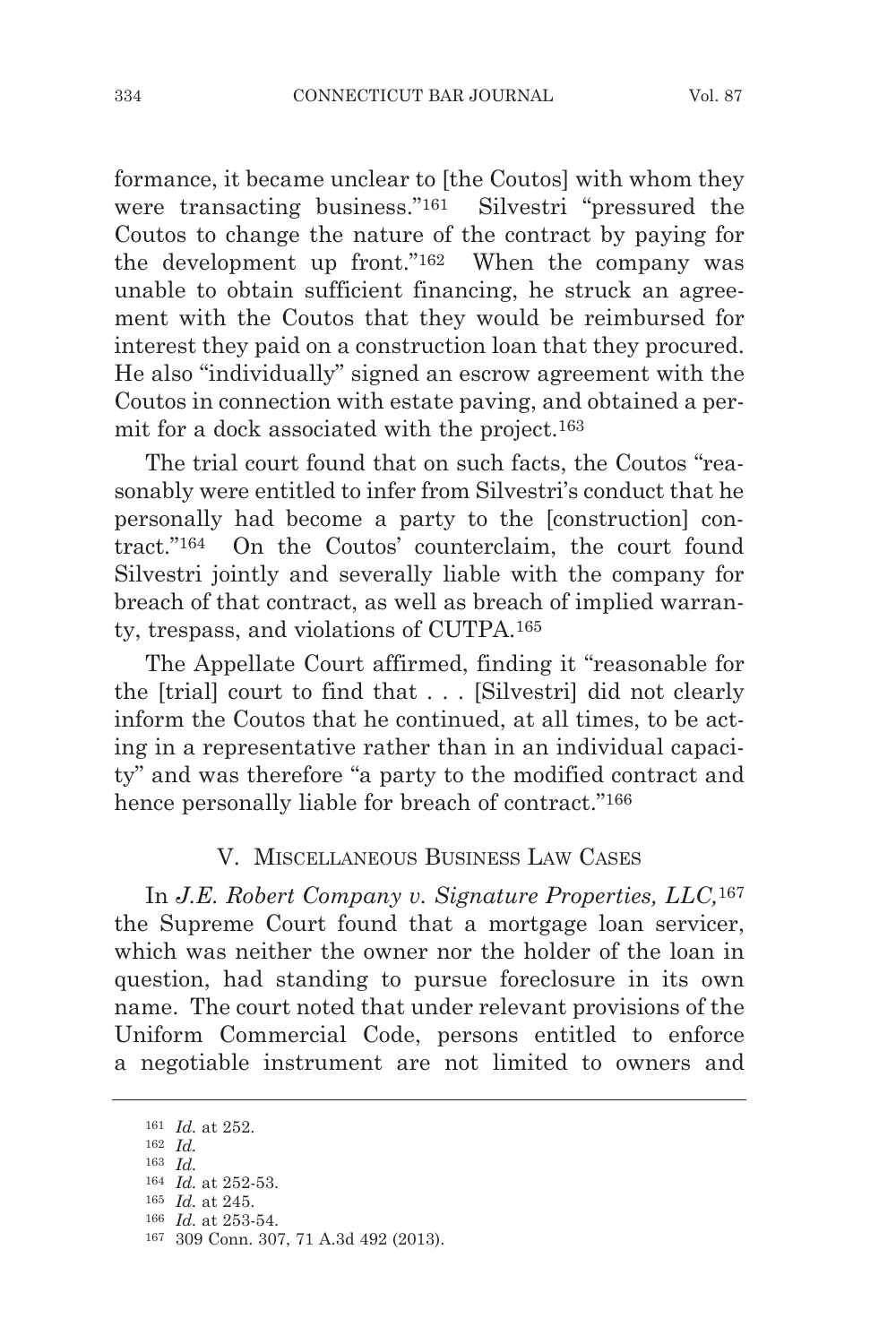holders.168 Rather, an instrument may be enforced by a transferee, provided that "the transferor must intend to vest in the transferee the right to enforce the instrument [and] the transferor must deliver the instrument to the transferee so that the transferee has either actual or constructive possession."169

The court added as a cautionary note that under these circumstances, the foreclosing plaintiff has an additional evidentiary burden. "A nonholder in possession … cannot rely on possession of the instrument alone as a basis to enforce it. … [I]n cases in which a nonholder transferee seeks to enforce a note in foreclosure proceedings, if the defendants dispute the plaintiff's right to enforce the note, the plaintiff must prove that right."170 Here, the plaintiff met that burden by placing into evidence the agreement that designated the plaintiff as the servicer of the mortgage in question. That document specifically addressed the plaintiff's right to enforce the mortgage by foreclosure.171

The Appellate Court's decision in *Sojitz America Capital Corporation v. Kaufman*<sup>172</sup> contains the Connecticut judiciary's first appellate-level examination of General Statutes Section 33-724 (statute), which governs the dismissal of shareholder derivative actions upon motion of the corporation.173 The plaintiff, a shareholder of nominal defendant Keystone Equipment Finance Corporation (Keystone), brought suit on behalf of Keystone against Todd Kaufman, a director and employee of Keystone. The plaintiff alleged

<sup>168</sup> *Id.* at 319-20 (citing General Statutes § 42a-3-301, which provides in relevant part: "A person may be a person entitled to enforce the instrument even though the person is not the owner of the instrument." The official comment adds that "a person entitled to enforce an instrument ... is not limited to holders." <sup>169</sup> *Id.* at 320 (citing General Statutes § 42a-3-203(a)).

<sup>170</sup> *Id.* at 325-26, n. 18 (citations omitted). 171 *Id.* at 329.

<sup>172</sup> 141 Conn. App. 486, 61 A.3d 566 (2013).

<sup>173</sup> General Statutes § 33-724 reads in relevant part as follows:

<sup>&</sup>quot;(a) A derivative proceeding shall be dismissed by the court on motion by the corporation if one of the groups specified in subsection (b) or (e) of this section has determined in good faith, after conducting a reasonable inquiry upon which its conclusions are based, that the maintenance of the derivative proceeding is not in the best interests of the corporation. … (1) A majority vote of qualified directors present at a meeting of the board of directors…."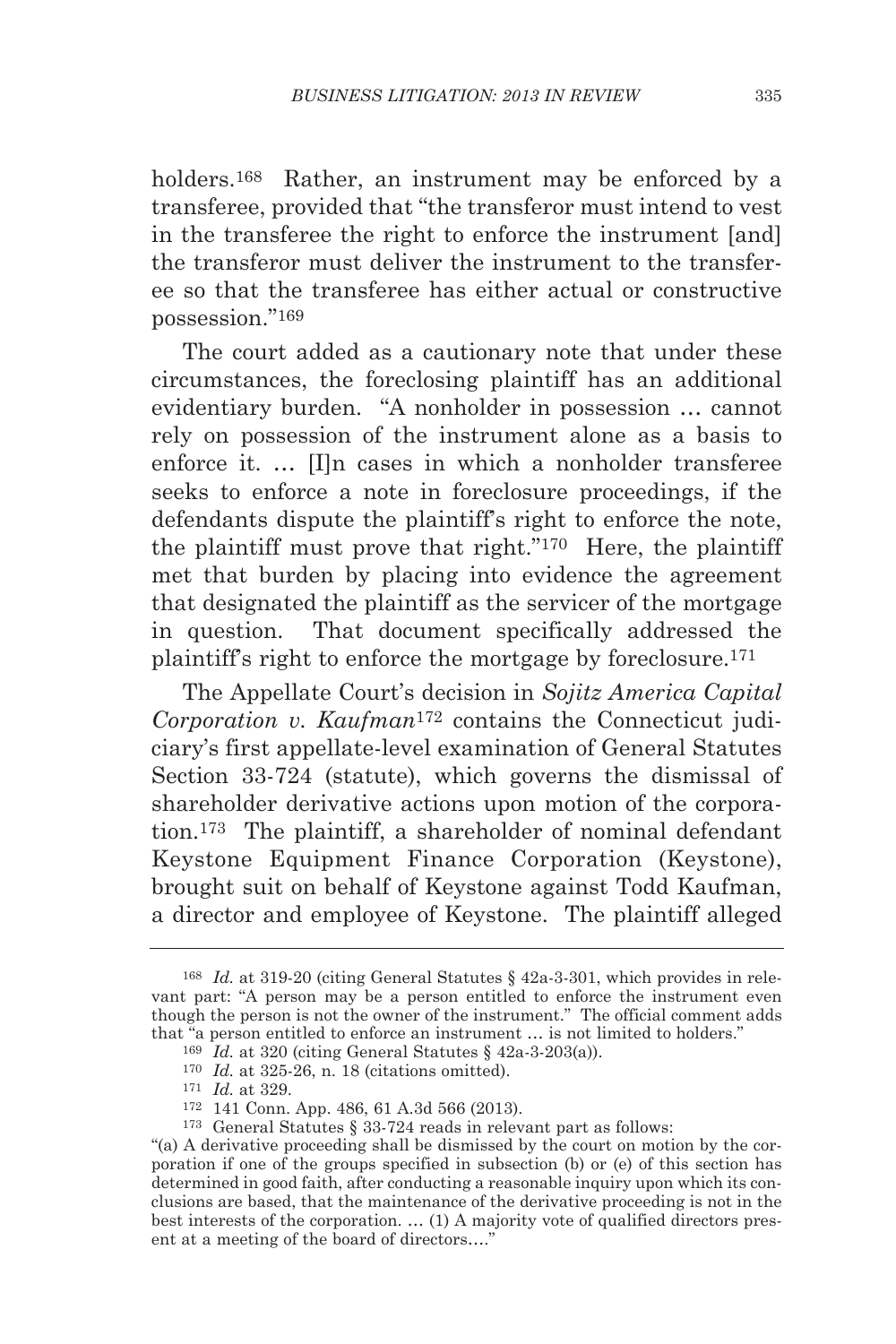that Kaufman had falsely attested to Keystone's lenders that Keystone's board had formally and properly authorized Keystone to enter into lending relationships with them. The plaintiff claimed that in so doing, Kaufman had exposed Keystone to potential liability to the banks and rescission of existing credit lines, in breach of Kaufman's fiduciary duty to Keystone.174

The plaintiff sent a demand letter to Keystone's board of directors, demanding that it remove Kaufman as a director, terminate his employment, and bring suit against him. The plaintiff further demanded that the board appoint an independent committee to investigate its allegations. The board replied with a letter rejecting the plaintiff's demands.175

The defendants moved to dismiss the lawsuit, asserting that a qualified majority of Keystone's directors, following a thorough inquiry, had determined in good faith that maintenance of the suit was not in the company's best interests. The statute provides that when this is so, a derivative proceeding "shall be dismissed by the court on motion by the corporation."176 The trial court granted the motion and entered judgment for the defendants, from which the plaintiff appealed.177

Applying plenary review to the judgment below,178 the Appellate Court first considered the threshold issue of whether the plaintiff's complaint sufficiently "allege[d] with particularity," as required by the statute,179 that a majority of the board did not consist of "qualified directors"180 at the

<sup>174</sup> *Id.* at 488-89.

<sup>175</sup> *Id.* at 489.

<sup>176</sup> CONN. GEN. STAT. § 33-724(a).

<sup>177</sup> *Sojitz,* 141 Conn. App. at 490.

<sup>178</sup> *Id.* at 495. The Appellate Court concluded that a dismissal pursuant to General Statutes § 33-724 should be reviewed as a mixed question of fact and law, making plenary review appropriate.<br><sup>179</sup> The heightened pleading requirement is prescribed by General Statutes §

<sup>33-724(</sup>c).

<sup>&</sup>lt;sup>180</sup> *Id.* at 496-98. General Statutes  $\frac{33.605(a)}{1}$  provides that, for purposes of General Statutes § 33-724, a "qualified director" is one who does not have "(A) a material interest in the outcome of the proceeding, or (B) a material relationship with a person who has such an interest. . . ." Section 33-605(b)(2) further provides that "Material interest" means an "actual or potential benefit or detriment, other than one which would devolve on the corporation or the shareholders generally,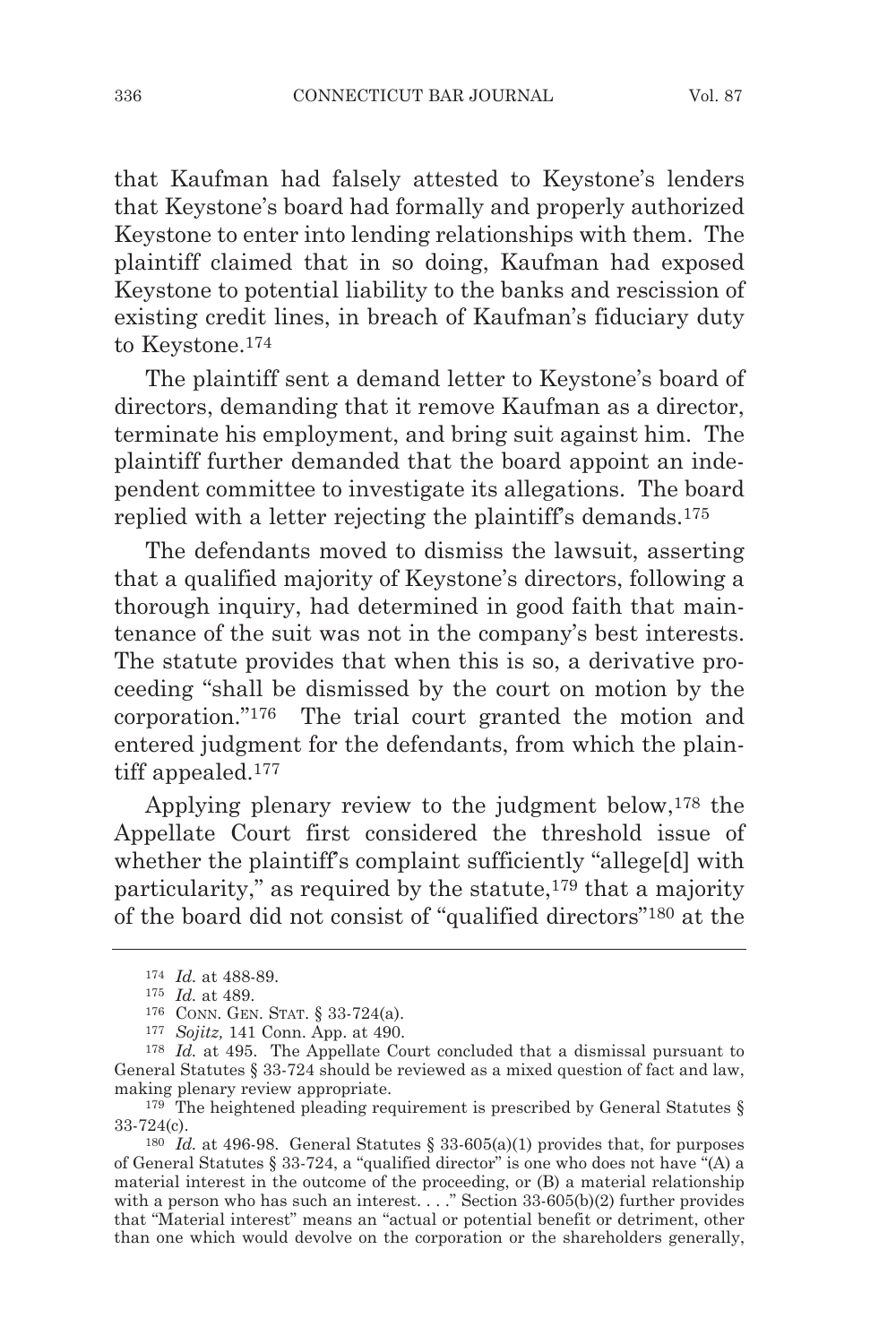time the board decided to terminate the litigation.181 The plaintiff had alleged that two of Keystone's four directors "had full knowledge, or acted in reckless disregard of the actions taken by [Kaufman] addressed in this Complaint, and are not in a position to dispassionately determine whether the instant litigation is in the best interests of Keystone."182 The Appellate Court agreed with the trial court that these allegations were insufficient to meet the statute's heightened pleading requirement, and that for present purposes, the directors were "qualified" for purposes of the statute.183

The court then turned to the issue of whether or not the plaintiff had established, as required by the statute, that the board did not reach its decision "in good faith after conducting a reasonable inquiry upon which its conclusions were based."184 The court reviewed the affidavits and exhibits filed in connection with the motion to dismiss, including a board report describing the board's inquiry and conclusions.

The report indicated that the board had reviewed, inter alia, the plaintiff's writ and complaint; minutes from relevant shareholder and board meetings; relevant certifications delivered to Keystone's lenders; and correspondence from the plaintiff's counsel.185 It further indicated that the board had concluded that maintenance of the derivative action was not in the company's best interests, for a variety of reasons: small likelihood of success, given the lack of provable damages; legal expense; disruption to the company's operations if Kaufman's employment were terminated; and negative impact on Keystone's lending relationships.186

that would reasonably be expected to impair the objectivity of the director's judgment when participating in the action to be taken." Section  $33-605(c)(3)$  provides that "status as a named defendant, as a director against whom action is demanded or as a director who approved the conduct being challenged" shall not, by itself, deprive a director of status as a 'qualified director."

<sup>181</sup> 141 Conn. App. at 496-98.

<sup>182</sup> *Id.* at 500.

<sup>183</sup> *Id.* at 501.

<sup>184</sup> *Id.* at 502.

<sup>185</sup> *Id.* at 502, n. 17.

<sup>186</sup> *Id.* at 503.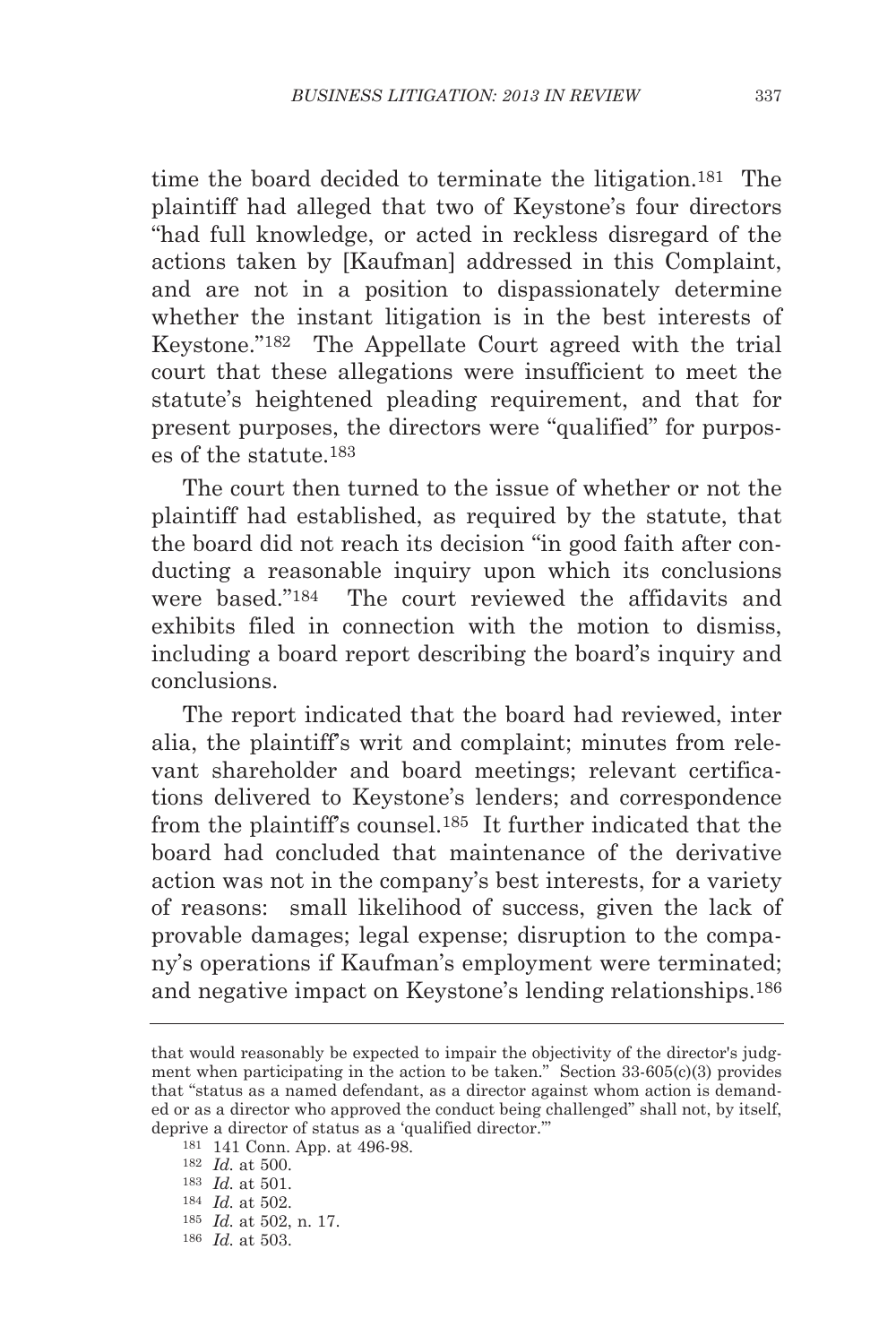The Appellate Court determined that its review of the board's decision-making was limited by operation of the business judgment rule. Under this deferential standard, the court concluded that "the plaintiff has not met its burden of proving that the board's inquiry was unreasonable."187 The court added that it "may conduct a limited review into the board's conclusions to determine that they follow logically from the inquiry, but may not scrutinize the reasonableness of its determination."188 The court affirmed the judgment below.189

The Appellate Court's decision in *Fradianni v. Protective Life Insurance Company*<sup>190</sup> contains a useful discussion about the "continuing course of conduct" tolling doctrine for purposes of statutes of limitation. The plaintiff, the owner of a universal life insurance contract written in 1992 with a predecessor of the defendant, alleged that he had been overcharged at the inception of the contract and annually thereafter, upon the payment of each premium. The defendant asserted that the claim was time-barred by the applicable statute of limitations, General Statutes Section 52-576, which imposes a sixyear limitations period upon contract claims. The plaintiff responded that the limitation period had been tolled, under the continuing course of conduct doctrine.191

The Appellate Court disagreed. The court ruled that the continuing course of conduct doctrine applies in "cases where it is the cumulative effect of the defendant's behavior that gives rise to the injury."192 The case at hand, by contrast, involved "a series of repeated breaches over a period of years," each of which caused damages that "were readily calculable and actionable at the time of the breach."193 The doctrine therefore did not apply. However, the court further found that the separate and discrete breaches that occurred within the limitation period were actionable.194

 $^{187}$   $\, Id.$  at 508.  $^{188}$   $\, Id.$  at 509.

 $^{189}$   $\, Id.$  at 510.

<sup>190</sup> 145 Conn. App. 90, 73 A.3d 896, *cert. denied,* 310 Conn. 934, 79 A.3d 888 (2013).

<sup>191</sup> *Id.* at 92-97.

<sup>192</sup> *Id.* at 100.

<sup>193</sup> *Id.*

<sup>194</sup> *Id.* at 103.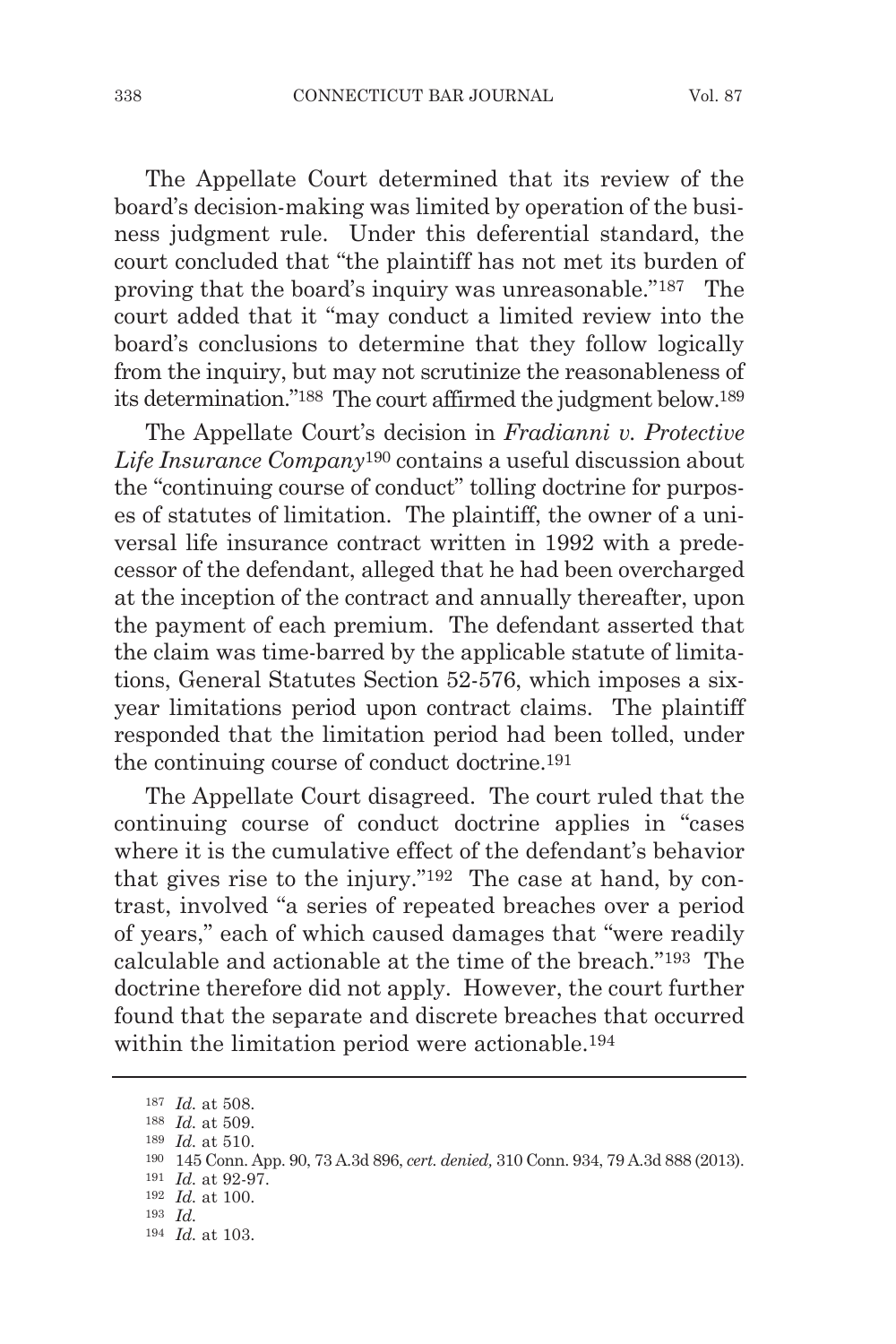For the fourth time in four years,195 the limited liability company known as 418 Meadow Street Associates, LLC, has generated appellate caselaw on the issue of when, in the face of dissension among the members, an LLC has authority to file suit. In *418 Meadow Street Associates, LLC v. One Solution Services, LLC,*<sup>196</sup> two members of the plaintiff landlord, who collectively owned a fifty percent interest in the company, brought suit against a tenant without the consent of the plaintiff's third member, Barbara Levine, who owned the remaining fifty percent. The defendant claimed that the plaintiff had brought suit without proper authority, and therefore lacked standing to do so.197

The LLC's operating agreement and the relevant provision of the Limited Liability Companies Act (act) required the suit to be approved by a majority of the plaintiff's membership.198 The act further provides that in determining the necessary vote, "the vote of any member … who has an interest in the outcome of the suit that is adverse to that of the limited liability company shall be excluded."199

The trial court found that Ms. Levine had "an adverse interest in the outcome of [the] suit," as a result of which her vote was properly excluded, allowing the suit to continue.200 The court made this finding based in large part on the history of contentious relations between Ms. Levine and the other members.201

The Appellate Court disagreed. The court held that the trial court erred when it "focused on the animosity between Barbara Levine and the other members of 418 Meadow Street, rather than on whether Barbara Levine's interest was adverse to the interest of 418 Meadow Street."202 The

<sup>195</sup> *See* 418 Meadow Street Assocs., LLC v. One Solution Servs., LLC, 127 Conn. App. 711, 15 A.3d 1140 (2011); 418 Meadow Street Assocs., LLC v. Clean Air Partners, LLC, 123 Conn. App. 416, 1 A.3d 1194 (2010), *rev'd*, 304 Conn. 820, 43 A.3d 607 (2012).

<sup>196</sup> 144 Conn. App. 380, 73 A.3d 780 (2013).

<sup>197</sup> *Id.* at 382-83.

<sup>198</sup> *Id.* at 384 (citing CONN. GEN. STAT. § 34-142(a)).

<sup>199</sup> *Id.* (citing CONN. GEN. STAT. § 34-187(b)).

<sup>200</sup> *Id.*

<sup>201</sup> *Id.*

<sup>202</sup> *Id.* at 385.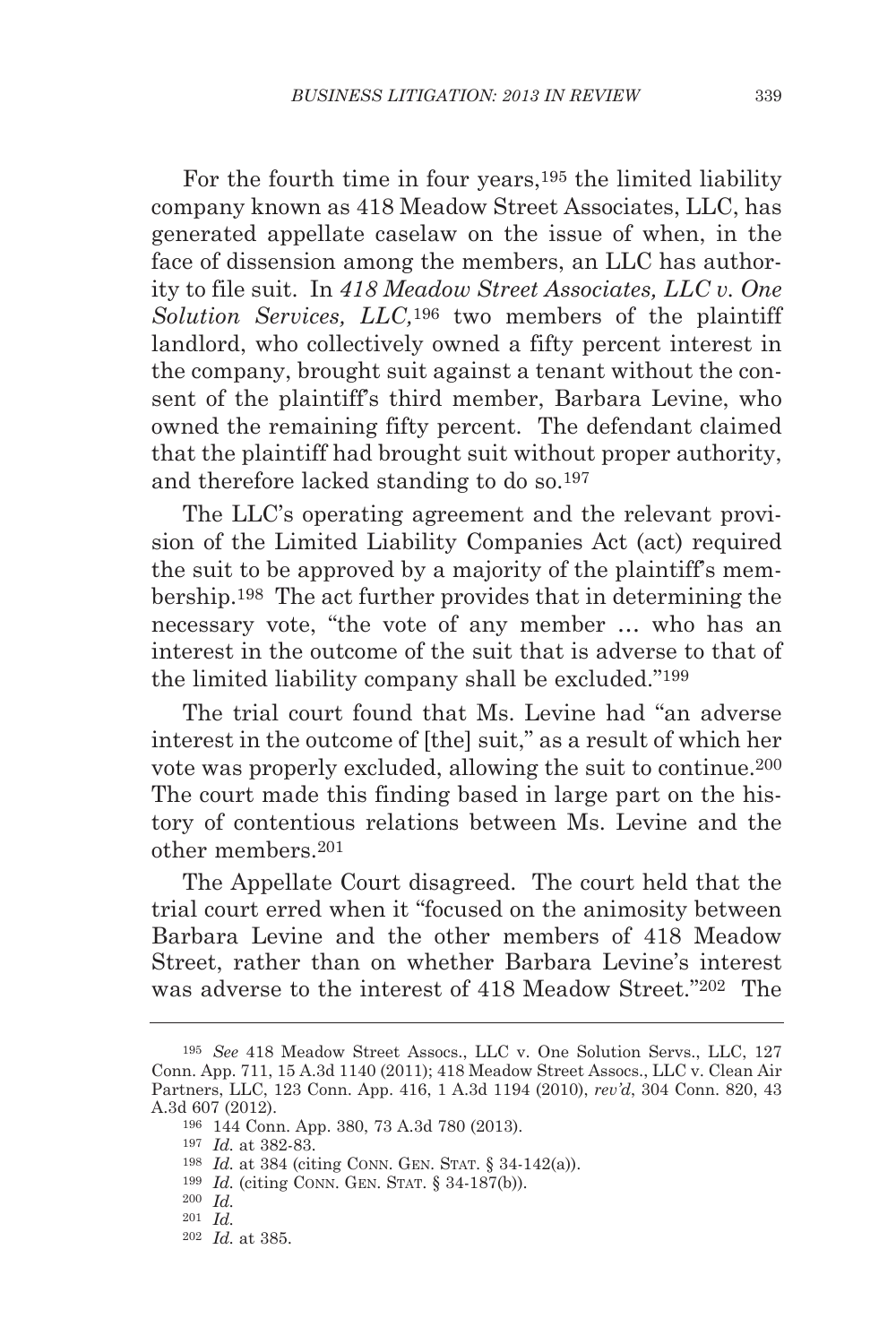proper inquiry is an adverse interest in the outcome of the litigation, not general contentiousness among the members. The Appellate Court remanded the case to the trial court to make a finding on the issue of "adverseness" under the proper standard.203

In *Little Mountains Enterprises, Inc. v. Groom,*<sup>204</sup> the Appellate Court considered the measure of damages that applies when a piece of real estate proves to have less value than promised. The defendants sold the plaintiff a parcel of land in Weston for the sum of \$1.25 million. In the contract, the defendants "represent[ed] and warrant[ed] that the [p]remises consists of two building lots each approved for a five bedroom single family dwelling."205

Five months after closing, the town's zoning enforcement officer notified the plaintiff that in point of fact, the property did not have subdivision approval. The plaintiff did not notify the defendants about the issue, but instead proceeded to incur considerable expenses obtaining the necessary approval. The plaintiff then filed suit, claiming breach of contract and misrepresentation. Following a courtside trial, the trial court rendered judgment for the plaintiff in the amount of \$77,741.60, including compensation for the plaintiff's surveying fees, engineering fees, real estate taxes, and interest paid on bank loans.206

The Appellate Court reversed the damage award. The court noted the rule that "limit[s] the damages award to the diminished value of the building whenever the cost of repairs is dramatically larger than the difference in value."207 Here, the trial court noted that the plaintiff "did not provide the defendants with an opportunity to cure the defect in a 'cost effective manner,' that the plaintiff 'underwent costly measures' to obtain subdivision approval and that it had accrued 'large amounts of damages' to remedy the breach."208 Such language seemingly hints at the possi-

<sup>203</sup> *Id.* at 386.

<sup>204</sup> 141 Conn. App. 804, 64 A.3d 781 (2013).

<sup>205</sup> *Id.* at 806.

<sup>206</sup> *Id.* at 806-08.

<sup>207</sup> *Id.* at 811 (citing Levesque v. D & M Builders, Inc., 170 Conn. 177, 365 A.2d 1216 (1976), and Johnson v. Healy, 176 Conn. 97, 105, 405 A.2d 54 (1978)).

<sup>208</sup> *Id.*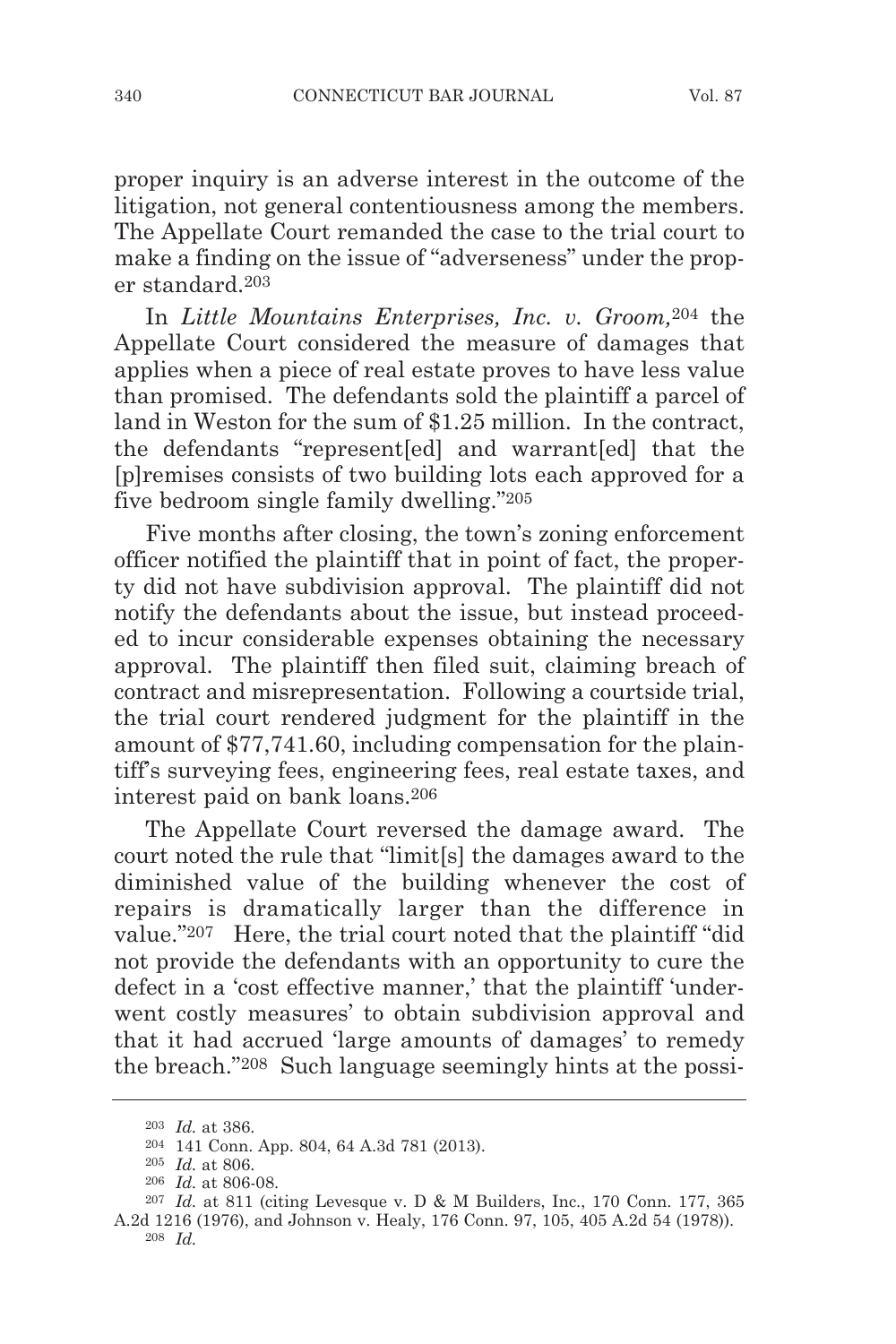bility that the plaintiff's measures had been economically wasteful, and perhaps disproportionate to diminution in value. But the plaintiff presented "no evidence as to the difference in the values of the premises as warranted and as sold,"209 meaning the trial court had lacked the necessary information to compare "diminished value" with "cost of repairs." The Appellate Court remanded the case for further proceedings as to the measure of damages only.210

The Appellate Court's decision in *Moran v. Morneau*211 illustrates the principle that if a complaint is not well pled, a plaintiff is not entitled to judgment even against a defaulted defendant. In July of 2003, the plaintiff recorded a land records notice against the defendant's property, claiming an interest in the property under the doctrine of constructive trust. In 2004, she obtained a prejudgment remedy of attachment against the property, and sued the defendant. In the meantime, in August 2003, the defendant had mortgaged the property, which mortgage was ultimately owned by Chase Home Finance, LLC (Chase).212

The plaintiff obtained judgment against the defendant, recorded a judgment lien against his property, and sued to foreclose the judgment lien. Claiming that both her attachment and judgment lien related back to her constructive trust notice, the plaintiff named Chase as a defendant and obtained a default against Chase for failure to appear. Following the entry of a foreclosure judgment, Chase moved to set aside the default judgment and sought a judicial determination of the respective lien priorities. The plaintiff claimed that, because she had alleged the superiority of her lien in her complaint, and because Chase had been defaulted, the lien priority issue had been conclusively established as to Chase, barring judicial review of the issue.213

The Appellate Court disagreed. Drawing on earlier precedent, the court observed that a default does not auto-

<sup>209</sup> *Id.*

<sup>210</sup> *Id.* at 813.

<sup>211</sup> 140 Conn. App. 219, 57 A.3d 872 (2013).

<sup>212</sup> *Id.* at 222-23.

<sup>213</sup> *Id.* at 223-35